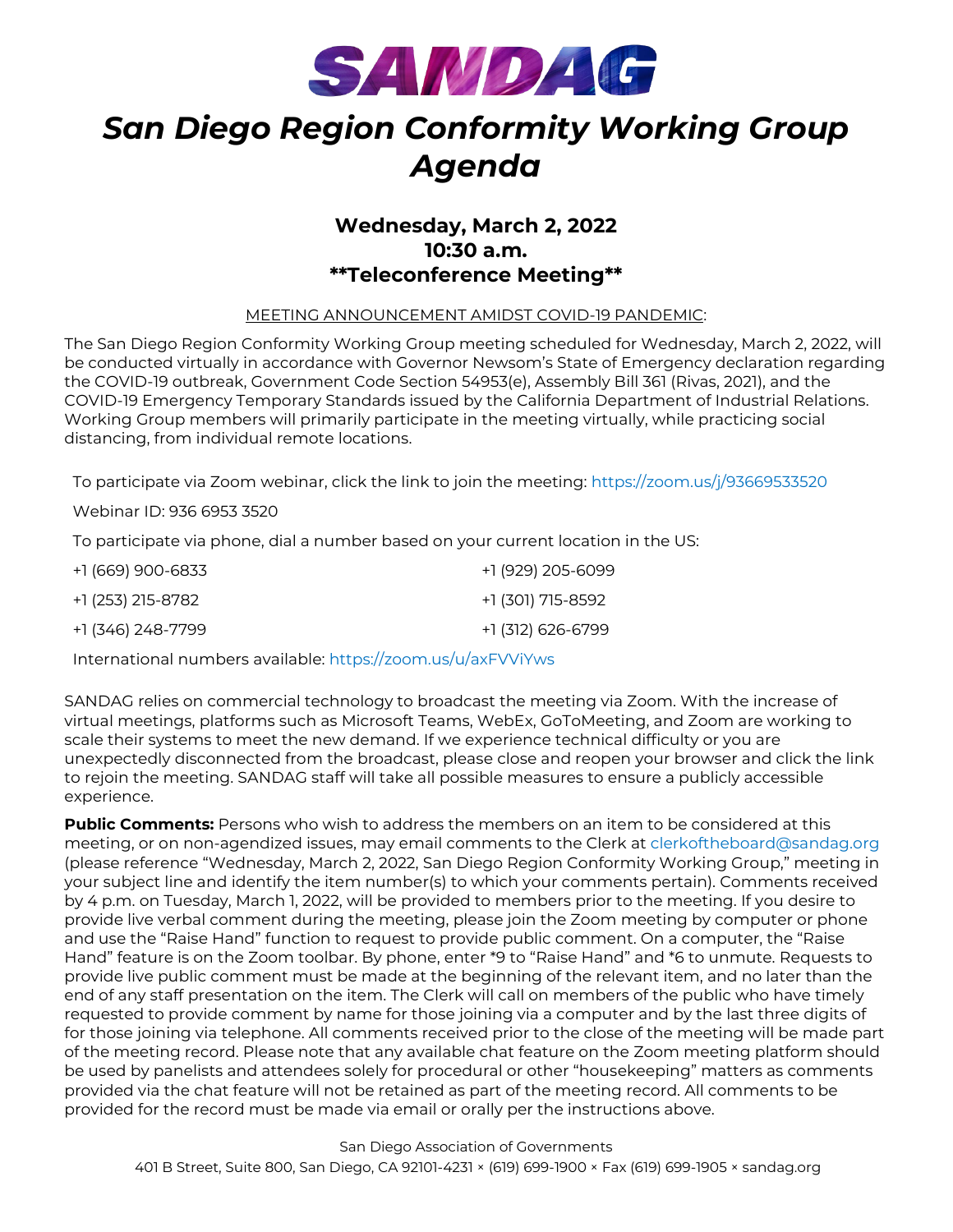

Welcome to SANDAG. Members of the public may speak to the San Diego Region Conformity Working Group on any item at the time the Working Group is considering the item. Public speakers are limited to three minutes or less per person. The Working Group may only take action on any item appearing on the agenda.

In order to keep the public informed in an efficient manner and facilitate public participation, SANDAG also provides access to all agenda and meeting materials online at sandag.org/meetings. Additionally, interested persons can sign up for email notifications at sandag.org/subscribe.

SANDAG operates its programs without regard to race, color, and national origin in compliance with Title VI of the Civil Rights Act. SANDAG has developed procedures for investigating and tracking Title VI complaints, and the procedures for filing a complaint are available to the public upon request. Questions concerning SANDAG nondiscrimination obligations or complaint procedures should be directed to the SANDAG General Counsel, John Kirk, at (619) 699-1997 or john.kirk@sandag.org. Any person who believes himself or herself or any specific class of persons to be subjected to discrimination prohibited by Title VI also may file a written complaint with the Federal Transit Administration.

In compliance with the Americans with Disabilities Act (ADA), SANDAG will accommodate persons who require assistance in order to participate in SANDAG meetings. If such assistance is required, please contact the Clerk of the Board at [clerkoftheboard@sandag.org](mailto:clerkoftheboard@sandag.org) or at (619) 699-1985, at least 72 hours in advance of the meeting. To request this document or related reports in an alternative format, please call (619) 699-1900 or (619) 699-1904 (TTY), or fax (619) 699-1905 at least 72 hours in advance of the meeting.

SANDAG agenda materials can be made available in alternative languages. To make a request, call (619) 699-1900 in advance of the meeting.

Los materiales de la agenda de SANDAG están disponibles en otros idiomas. Para hacer una solicitud, llame al (619) 699-1900.

如有需要, 我们可以把SANDAG议程材料翻译成其他語言.

请在会议前至少 72 小时打电话 (619) 699-1900 提出请求.

#### **Vision Statement**

*Pursuing a brighter future for all.*

#### **Mission Statement**

*We are the regional agency that connects people, places, and innovative ideas by implementing solutions with our unique and diverse communities.*

#### **Our Commitment to Equity**

*We hold ourselves accountable to the communities we serve. We acknowledge we have much to learn and much to change; and we firmly uphold equity and inclusion for every person in the San Diego region. This*  includes historically underserved, systemically marginalized groups impacted by actions and inactions at all *levels of our government and society.*

*We have an obligation to eliminate disparities and ensure that safe, healthy, accessible, and inclusive opportunities are available to everyone. In 2021, SANDAG will develop an equity action plan that will inform how we plan, prioritize, fund, and build projects and programs; frame how we work with our communities; define how we recruit and develop our employees; guide our efforts to conduct unbiased research and interpret data; and set expectations for companies and stakeholders that work with us.*

*We are committed to creating a San Diego region where every person who visits, works, and lives can thrive.*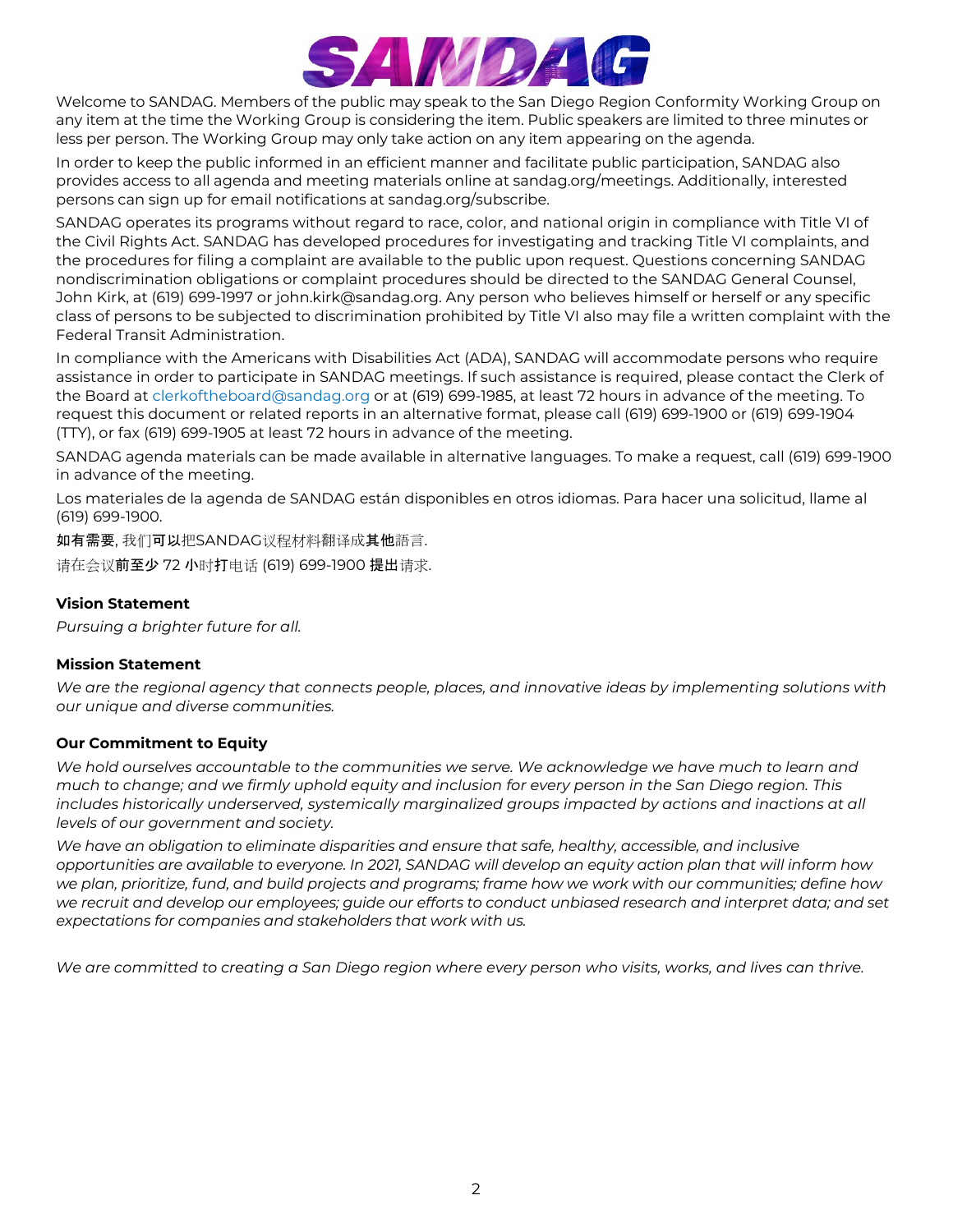

# **San Diego Region Conformity Working Group**

Wednesday, March 2, 2022

#### **Item No. Action**

- 1. Welcome and Introductions
- +2. Meeting Minutes Information

The San Diego Region Conformity Working Group (CWG) is asked to review the minutes from its January 5, 2022, meeting.

#### 3. Public Comments/Communications/Member Comments

Members of the public shall have the opportunity to address the CWG on any issue within the jurisdiction of SANDAG that is not on this agenda.

#### Reports

#### +4. Information 2023 Regional Transportation Improvement Program: Conformity Criteria and Procedures

*Richard Radcliffe, David Tedrow, Ziying Ouyang, and Sam Sanford, SANDAG*

The CWG will discuss the conformity criteria and procedures to be followed to determine conformity of the 2023 Regional Transportation Improvement Program (2023 RTIP) and redetermine conformity of the 2021 Regional Plan. The CWG is asked to provide input on the following:

- 1. 2023 RTIP Schedule
- 2. Revenue-Constrained Financial Assumptions
- 3. 2050 Regional Growth Forecast
- 4. Travel Demand Model
- 5. Latest Emission Model and Emission Budgets
- 6. Transportation Control Measures
- 7. Public Involvement and Outreach

#### 5. 2020 Ozone State Implementation Plan Update

Information

*Nick Cormier, San Diego County Air Pollution Control District and John Kelly, U.S. Environmental Protection Agency*

San Diego County is designated as a non-attainment area for the federal 2008 and 2015 ozone standards, requiring the development of a revised SIP. The San Diego County Air Pollution Control District prepared the 2020 Plan for Attaining the National Ambient Air Quality Standards for Ozone in San Diego County (2020 SIP) demonstrating attainment of both standards by mandated Clean Air Act deadlines. On October 19, 2021, the motor vehicle emissions budgets from the 2020 SIP were found adequate by U.S. Environmental Protection Agency for transportation conformity purposes (86FR 54692). This item provides updates on the approval process and implementation of this plan.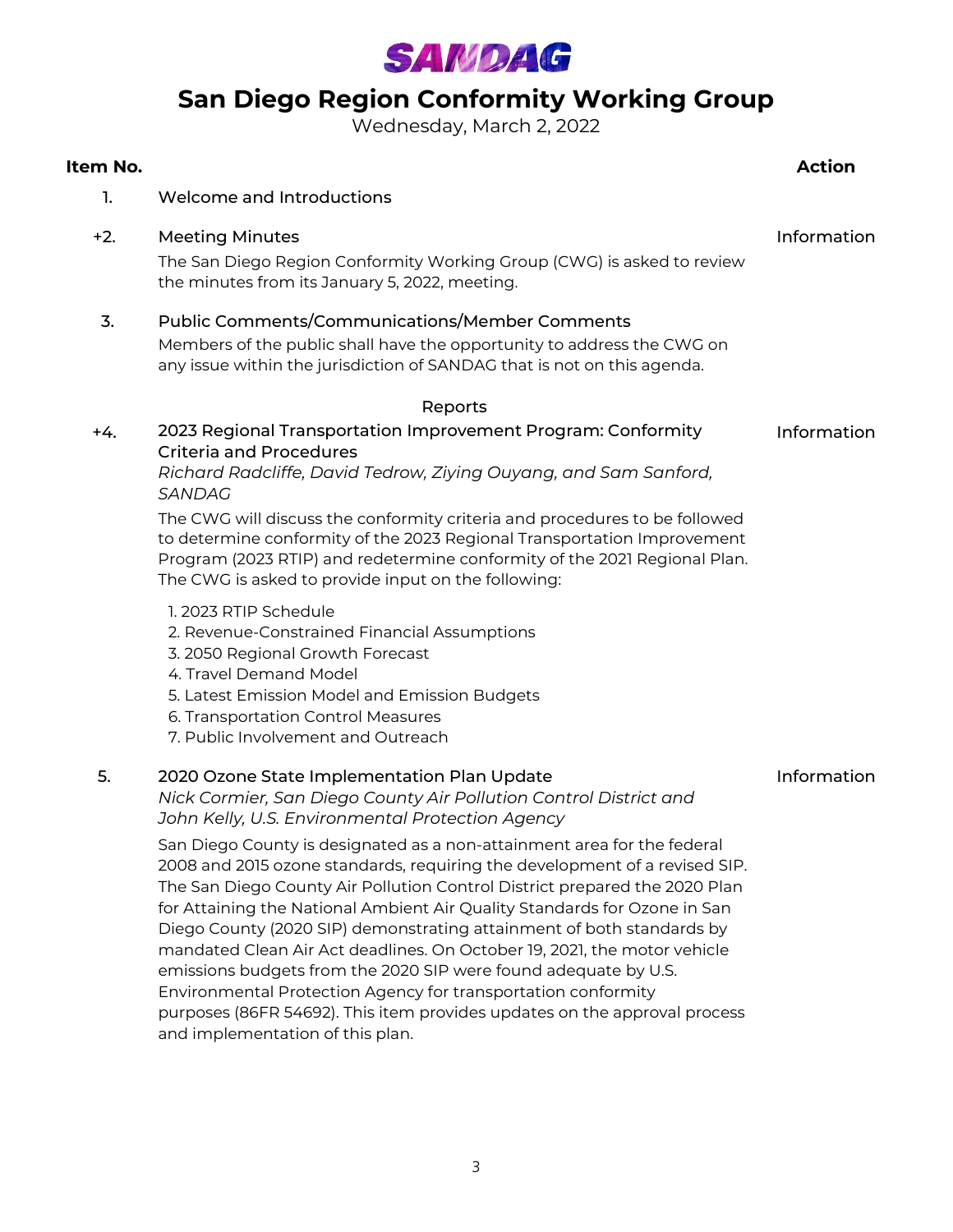| 6. | Draft 2022 State Strategy for the State Implementation Plan<br>Nesamani Kalandiyur, California Air Resources Board<br>California Air Resources Board (CARB) has released the<br>draft 2022 State Strategy for the SIP for public review. The 2022 State SIP<br>Strategy identifies the control measures and emissions reductions from<br>state-regulated sources to support attainment the 2015 Ozone standard.<br>Comments on the draft plan are requested by March 4, 2022. | Information |
|----|-------------------------------------------------------------------------------------------------------------------------------------------------------------------------------------------------------------------------------------------------------------------------------------------------------------------------------------------------------------------------------------------------------------------------------------------------------------------------------|-------------|
| 7. | EMFAC 2021 Update                                                                                                                                                                                                                                                                                                                                                                                                                                                             | Information |
|    | Nesamani Kalandiyur, California Air Resources Board                                                                                                                                                                                                                                                                                                                                                                                                                           |             |
|    | An update on the status of EMFAC2021 will be presented.                                                                                                                                                                                                                                                                                                                                                                                                                       |             |
| 8. | Reconsideration of Safe Vehicles Rule Part One                                                                                                                                                                                                                                                                                                                                                                                                                                | Information |
|    | Sam Sanford, SANDAG                                                                                                                                                                                                                                                                                                                                                                                                                                                           |             |
|    | On December 21, 2021, the Deputy Administrator of the National Highway                                                                                                                                                                                                                                                                                                                                                                                                        |             |
|    | Traffic Safety Administration signed the Final Rule repealing the Safer                                                                                                                                                                                                                                                                                                                                                                                                       |             |
|    | Affordable Fuel-Efficient Vehicle Rule Part One (86 FR 74236). The repeal<br>has an effective date of January 28, 2022.                                                                                                                                                                                                                                                                                                                                                       |             |
|    | On December 30, 2021, U.S. EPA produced a final rule revising Greenhouse                                                                                                                                                                                                                                                                                                                                                                                                      |             |
|    | Gas (GHG) standards under the Clean Air Act (86 FR 74434). The standards                                                                                                                                                                                                                                                                                                                                                                                                      |             |
|    | apply to 2023 and later model year light duty vehicles. This rule has an                                                                                                                                                                                                                                                                                                                                                                                                      |             |
|    | effective date of February 28, 2022.                                                                                                                                                                                                                                                                                                                                                                                                                                          |             |
|    | An overview of these efforts will be presented.                                                                                                                                                                                                                                                                                                                                                                                                                               |             |
| 9. | <b>Upcoming Meetings</b>                                                                                                                                                                                                                                                                                                                                                                                                                                                      | Information |
|    | The next CWG meeting is scheduled for Wednesday, April 6, 2022, at<br>10:30 a.m.                                                                                                                                                                                                                                                                                                                                                                                              |             |

### 10. Adjournment

+ next to an item indicates an attachment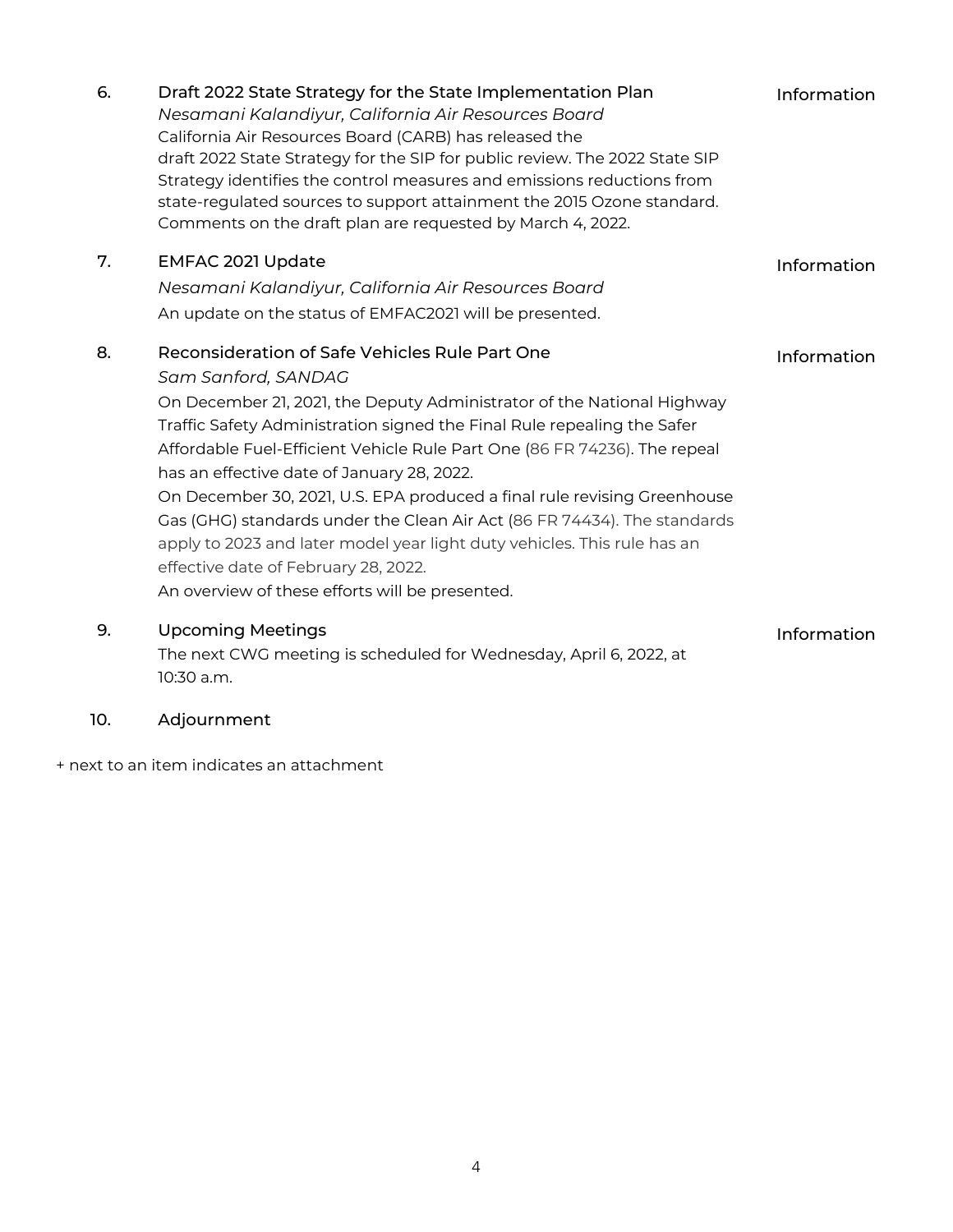



# **January 5, 2022, Meeting Minutes**

Sam Sanford (SANDAG), called the meeting of the San Diego Region Conformity Working Group (CWG) to order at 10:35 a.m.

#### 1. Welcome and Introductions

Sam Sanford facilitated introductions. The attendance sheet for this meeting is included.

#### 2. Meeting Minutes (Information)

Sam Sanford asked the CWG to review the minutes from its November 3, 2021, meeting. No comments or corrections were made.

#### 3. Public Comments/Communications/Member Comments (Discussion)

No comments from the public or CWG members.

#### **Reports**

#### 4. San Diego Forward: The 2021 Regional Plan (Information)

Phil Tom (SANDAG) provided an update on the 2021 Regional Plan adoption. The adopted plan was distributed to federal, state, and local partners including the plan's conformity determination as appropriate. Appendix C of the plan contains the air quality conformity demonstration and documentation. Appendix B contains information on near-term actions for the next four years.

Nick Cornier raised a question regarding SANDAG's Board of Directors request to review the Vehicle Miles Travelled (VMT) funding source in the next 6 months. Elisa Arias (SANDAG) shared further information regarding the discussion to explore other funding sources to support the plan.

#### 5. 2023 Regional Transportation Improvement Program Adoption Schedule (Information)

Richard Radcliffe (SANDAG) shared key dates for the 2023 Regional Transportation Improvement Program (RTIP) schedule. On February 2, 2022, the initial consultation with the CWG will take place. On April 1, 2022, the draft 2023 RTIP project list will be shared with the CWG for interagency consultation. On April 6, 2022, the draft project list will be discussed at the CWG meeting. April 16, 2022, will be the end of the interagency consultation period on conformity criteria. On May 20, 2022, the draft conformity analysis will be submitted for a 30 day review and comment period. On June 1, 2022, the draft conformity analysis will be discussed at the CWG meeting. June 20, 2022, will be the end of the 30-day CWG review and comment period on the draft conformity analysis. On July 22, 2022, SANDAG's Board of Director's will release draft 2023 RTIP and draft air quality analysis for 30-day public comment period that will end on August 22, 2022. On September 23, 2022, the SANDAG Board will be asked to adopt the program and its conformity determination. On September 30, 2022, the statewide public review process will begin. The 2023 RTIP is expected to be federally approved by December 16, 2022.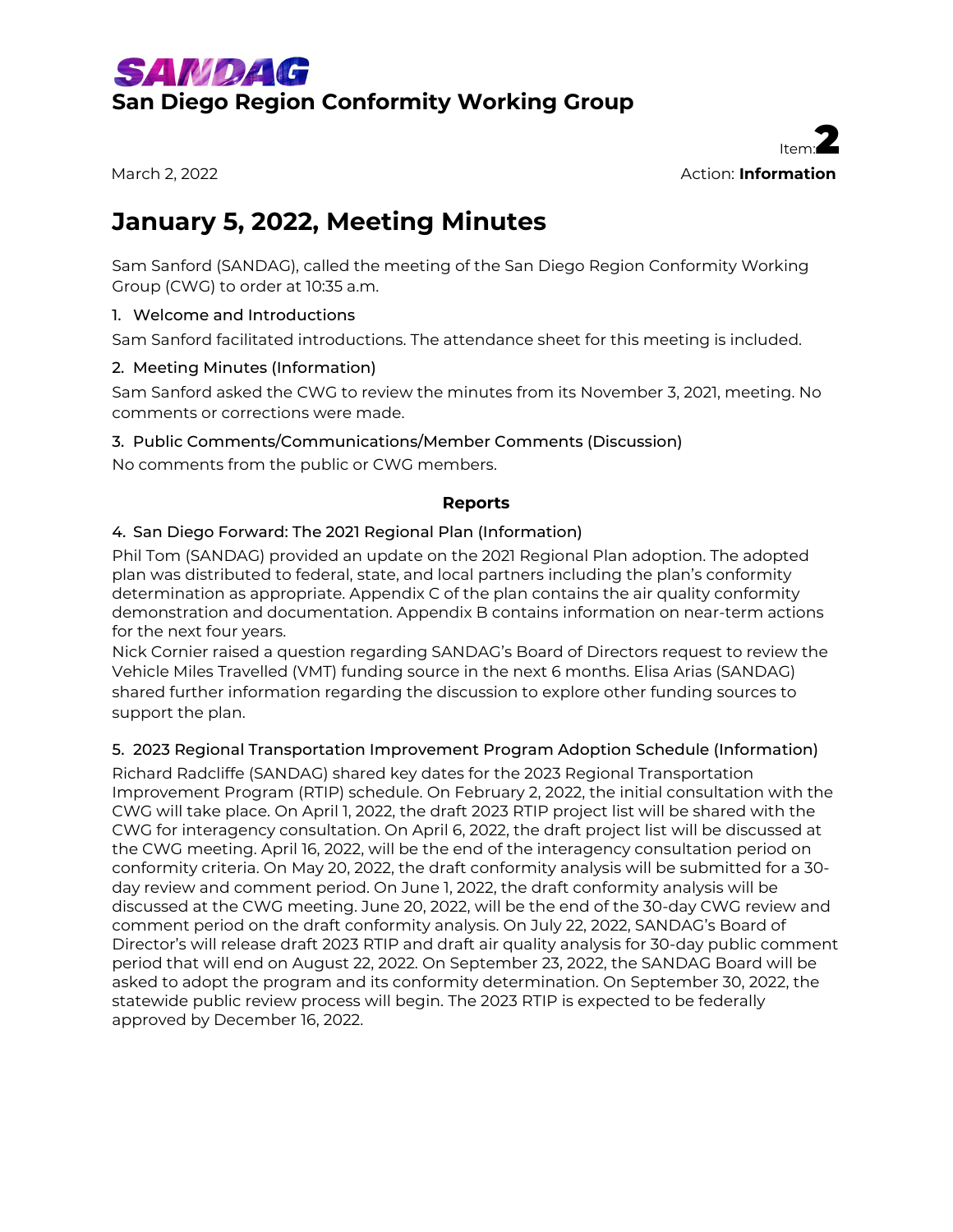#### 6. 2020 Ozone State Implementation Plan Update (Information)

Nick Cormier (APCD) provided an update on the 2020 Ozone State Implementation Plan (SIP) that it is still under review by the U.S. Environmental Protection Agency (EPA). Nick shared updates on the process for withdrawing the previous SIP. John Kelly (EPA) shared information on the process to approve 2020 SIP with a tentative timeframe for a final review in late spring/summer 2022 and a final action in fall 2022.

#### 7. EMFAC 2021 Update (Information)

Nesamani Kalandiyur (CARB) provided an update on the development and approval process for EMFAC2021. CARB anticipates approval in March-April 2022. CARB is still working with U.S. EPA legal team to submit additional documentation for EMFAC modeling. . CARB is in the process of submitting paperwork this month. Sam Sanford (SANDAG) raised question regarding EMFAC2021 timeline. Nesemani shared that CARB requested a 24-month grace period after approval, however, US EPA determines grace period duration.

#### 8. Reconsideration of SAFE Vehicles Rule Part One (Information)

Sam Sanford (SANDAG) shared updates on the Reconsideration of SAFE Vehicles Rule Part One. U.S. Department of Transportation's (DOT) National Highway Traffic Safety Administration (NHTSA) released a final rule on December 21, 2021, repealing their section of the SAFE Vehicles Rule. The repeal has an effective date of January 28, 2022. On December 30, 2021, U.S. EPA produced a final rule revising Greenhouse Gas (GHG) standards under the Clean Air Act. Both administrations submitted their sections in 2021. Nick Cornier (APCD) asked if there is any information regarding the Safe Vehicles Rule Part Two. There was no further information from the group regarding Part Two.

#### 9. Upcoming Meetings

The next CWG meeting is scheduled for March 2, 2022, at 10:30 a.m.

#### 10. Adjournment

Sam Sanford adjourned meeting at 11:25 a.m.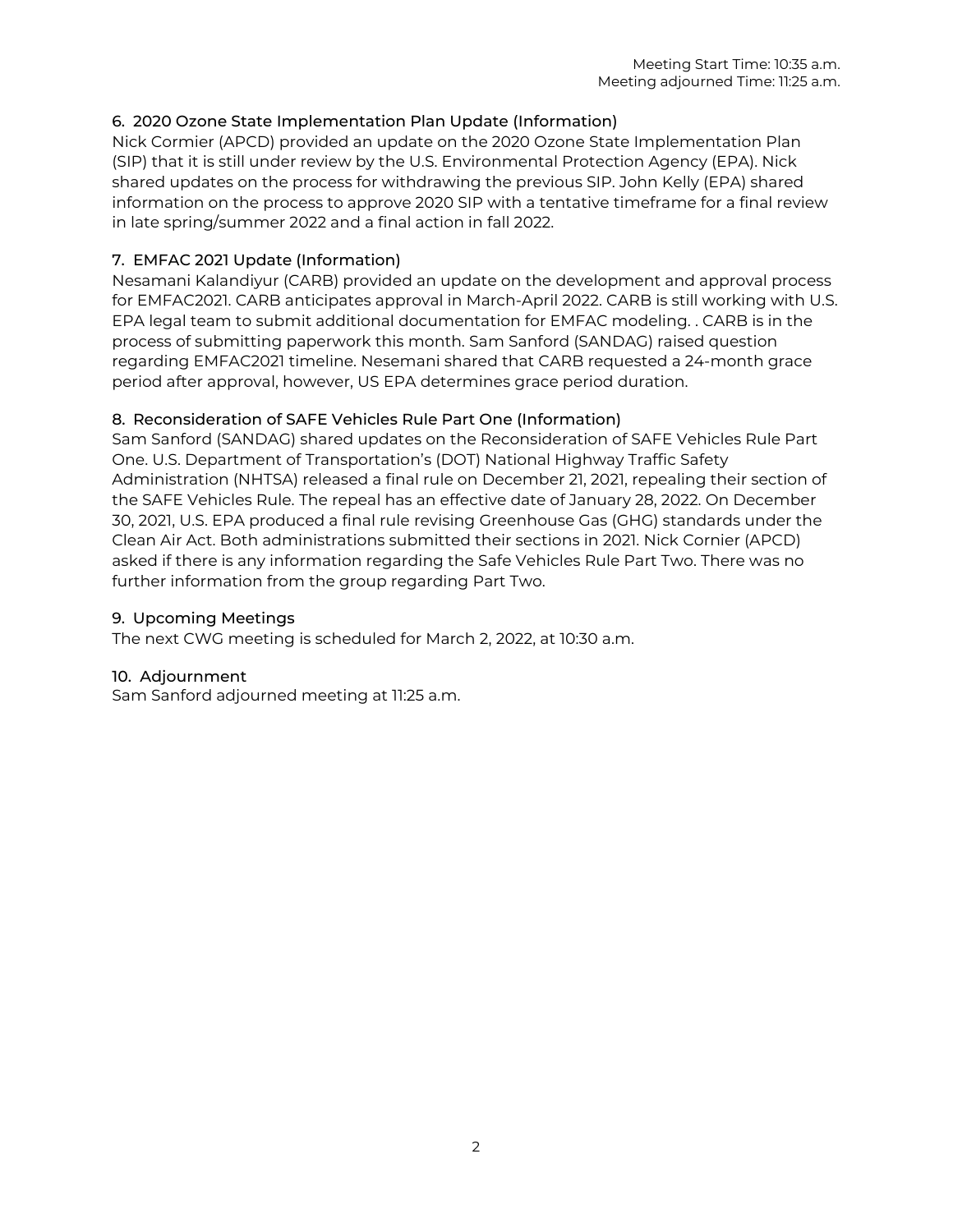# **Confirmed Attendance at SANDAG San Diego Region Conformity Working Group Meeting**

| January 5, 2022                                           |                       |                 |                 |
|-----------------------------------------------------------|-----------------------|-----------------|-----------------|
| <b>Jurisdiction</b>                                       | <b>Name</b>           | <b>Attended</b> | <b>Comments</b> |
| California Air Resources Board                            | Kevin Hendrawan       | Yes             |                 |
|                                                           | Nesemani Kalandiyur   | Yes             |                 |
|                                                           | Stephanie Parent      | Yes             |                 |
| Caltrans                                                  | Abhijit Bagde         | Yes             |                 |
|                                                           | Jaqueline Kahrs       | Yes             |                 |
|                                                           | Erika Espinosa Araiza | Yes             |                 |
|                                                           | Diane Vermeulen       | Yes             |                 |
|                                                           | Lexie Arellano        | Yes             |                 |
| <b>Caltrans District 11</b>                               | <b>Maurice Eaton</b>  | Yes             |                 |
| Federal Highway Administration                            |                       |                 |                 |
| <b>Federal Transit Administration</b>                     |                       |                 |                 |
| U.S. EPA                                                  | John Kelly            | Yes             |                 |
| San Diego County Air Pollution Control<br><b>District</b> | Nick Cormier          | Yes             |                 |
| San Diego County                                          | Rouya Rasoulzadeh     | Yes             |                 |
|                                                           | Natalia Hentschel     | Yes             |                 |
| <b>Other Attendees</b>                                    |                       |                 |                 |
|                                                           | Joshua Zajdel         | Yes             |                 |
| <b>SANDAG Staff</b>                                       |                       |                 |                 |
| Elisa Arias                                               |                       | Yes             |                 |
| Phil Trom                                                 |                       | Yes             |                 |
| <b>Richard Radcliff</b>                                   |                       | Yes             |                 |
| Sam Sanford                                               |                       | Yes             |                 |
| Sue Alpert                                                |                       | Yes             |                 |
| <b>Tim Garrett</b>                                        |                       | Yes             |                 |
| America Aceves                                            |                       | Yes             |                 |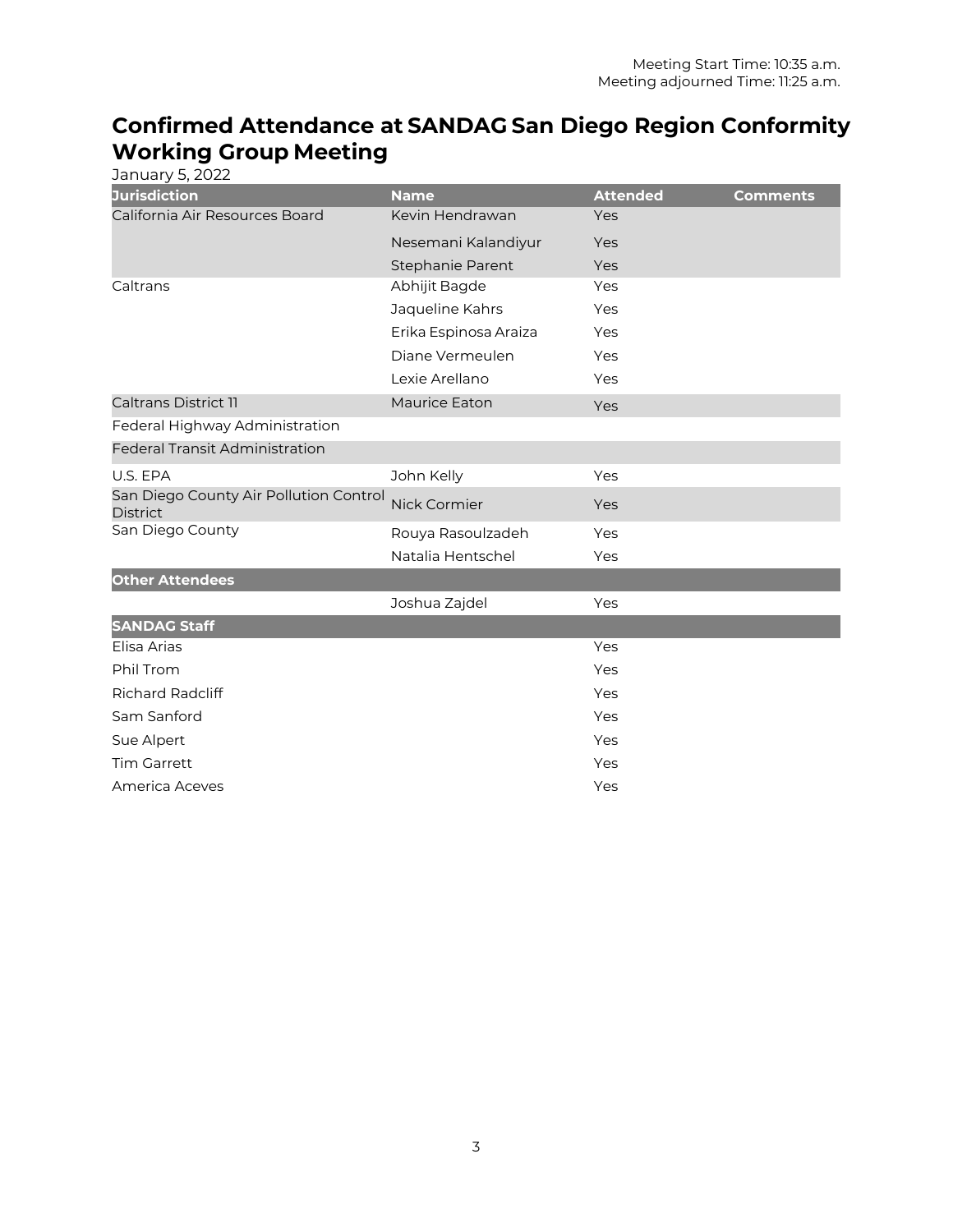#### **2023 RTIP Schedule with AQ Analysis**

|                                                                             | 2022 |     |                 |      |      |      |                  |      |      |         |      |                  |
|-----------------------------------------------------------------------------|------|-----|-----------------|------|------|------|------------------|------|------|---------|------|------------------|
| <b>MAJOR TASKS</b>                                                          | J.   | F   | M               | Α    | M    | J    | J                | Α    | S    | $\circ$ | N    | D                |
| Memo to all Jurisdictions                                                   | 20th |     |                 |      |      |      |                  |      |      |         |      |                  |
| 2023 RTIP Presentation at CTAC                                              | 20th |     |                 |      |      |      |                  |      |      |         |      |                  |
| 2023 RTIP Workshop                                                          |      | 1st |                 |      |      |      |                  |      |      |         |      |                  |
| <b>Consultation with CWG</b>                                                |      |     | 2 <sub>nd</sub> |      |      |      |                  |      |      |         |      |                  |
| All Proposed Projects Submitted in ProjectTrak                              |      |     | 18th            |      |      |      |                  |      |      |         |      |                  |
| CTC adopts statewide STIP                                                   |      |     | 16/17th         |      |      |      |                  |      |      |         |      |                  |
| <b>Issue Project List to CWG for Consultation</b>                           |      |     |                 | 1st  |      |      |                  |      |      |         |      |                  |
| <b>Discuss Proposed List with CWG</b>                                       |      |     |                 | 6th  |      |      |                  |      |      |         |      |                  |
| <b>Close CWG Interagency Consulting</b>                                     |      |     |                 | 16th |      |      |                  |      |      |         |      |                  |
| Complete Coding of 2023 Capacity Increasing Projects Review                 |      |     |                 | 29th |      |      |                  |      |      |         |      |                  |
| Draft Project list to ITOC                                                  |      |     |                 |      | 11th |      |                  |      |      |         |      |                  |
| Complete Model Runs of 2023 CI Projects                                     |      |     |                 |      | 13th |      |                  |      |      |         |      |                  |
| Issue 2023 Draft Conformity Analysis for 30-Day review and comment          |      |     |                 |      | 20th |      |                  |      |      |         |      |                  |
| Discuss 2023 Conformity Analysis at CWG Meeting                             |      |     |                 |      |      | 1st  |                  |      |      |         |      |                  |
| 30-Day CWG Comment Period for 2023 Draft Conformity Analysis ends           |      |     |                 |      |      | 20th |                  |      |      |         |      |                  |
| Incorporate comments for 2023 RTIP into revised draft analysis              |      |     |                 |      |      | 24th |                  |      |      |         |      |                  |
| Signed Resolutions due from all agencies                                    |      |     |                 |      |      |      | 1st              |      |      |         |      |                  |
| <b>ITOC reviews draft 2023 RTIP</b>                                         |      |     |                 |      |      |      | 13 <sub>th</sub> |      |      |         |      |                  |
| TC recommends release of draft 2023 RTIP including draft AQ analysis        |      |     |                 |      |      |      | 15th             |      |      |         |      |                  |
| BOD releases 2023 RTIP w/draft AQ analysis for 30-day public comment period |      |     |                 |      |      |      | 22 <sub>nd</sub> |      |      |         |      |                  |
| 30-day comment period ends                                                  |      |     |                 |      |      |      |                  | 22nd |      |         |      |                  |
| TC holds public hearing on 2023 RTIP                                        |      |     |                 |      |      |      |                  |      | 2nd  |         |      |                  |
| BOD asked to adopt final 2023 RTIP w/AQ analysis                            |      |     |                 |      |      |      |                  |      | 23rd |         |      |                  |
| Submit 2023 RTIP to State for review and approval                           |      |     |                 |      |      |      |                  |      | 30th |         |      |                  |
| Start of statewide public review process                                    |      |     |                 |      |      |      |                  |      | 30th |         |      |                  |
| State public review process ends                                            |      |     |                 |      |      |      |                  |      |      | 31st    |      |                  |
| Submit to FHWA/FTA for approval                                             |      |     |                 |      |      |      |                  |      |      |         | 16th |                  |
| Approval of 2023 RTIP                                                       |      |     |                 |      |      |      |                  |      |      |         |      | 16 <sub>th</sub> |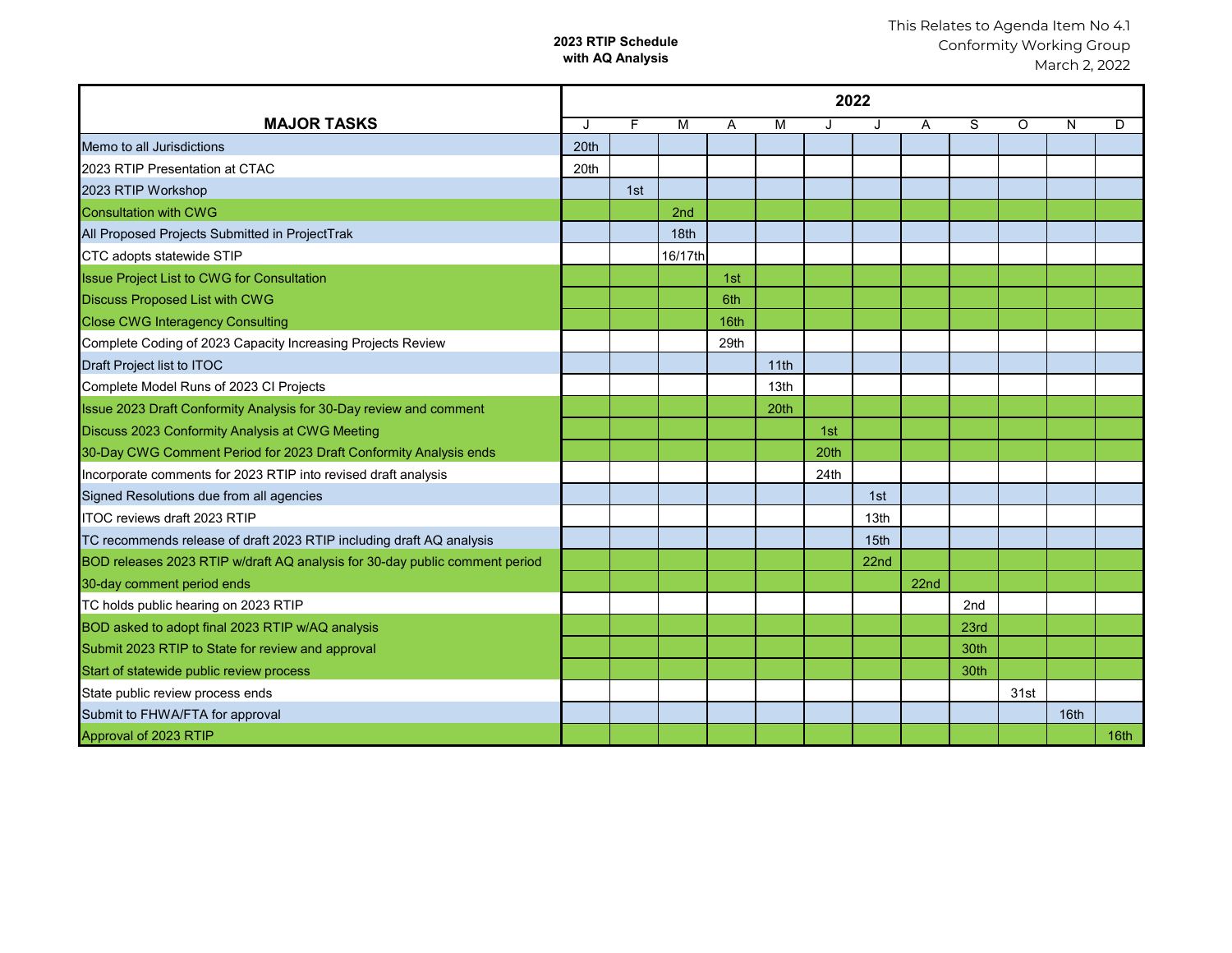# Financial Capacity Assumptions

For nonattainment and maintenance areas, the Regional Transportation Improvement Program (RTIP) must be a revenue constrained document with programmed projects based upon committed funding for the first two fiscal years, and/or reasonably available funding for the remaining years. Funding assumptions are generally based upon: (1) authorized or appropriated levels of federal and state funding from current legislation; (2) conservative projections of future federal and state funding based upon a continuation of current funding levels; (3) the most current revenue forecasts for the *TransNet* program; and (4) the planning and programming documents of the local transportation providers.

#### *FUNDING TRENDS*

SANDAG has been conservative with the assumptions being used to develop the 2023 RTIP to mitigate some of the risks to financial constraint detailed below. Some of the steps taken include holding federal funds flat and adjusting near term *TransNet* and TDA forecasts to be more conservative.. Other current impacts to funding assumptions include:

- Infrastructure Investment and Jobs Act (IIJA)/Bipartisan Infrastructure Law (BIL) (DeFazio, 2021): On November 15, 2021, the IIJA was signed into law, providing approximately \$3[1](#page-8-0)8.8 billion<sup>1</sup> to roads, bridges, and other major projects. While the IIJA provides new and/or additional funding for various programs under the Act, Congress has failed to pass an appropriations bill for FY 2022 and appropriations and forecasts are based on the Continuing Resolution $^2$  $^2$ . The IIJA reauthorizes for FY2023-FY2026 several surface transportation programs, including the federal-aid highway program, transit programs, highway safety, motor carrier safety, and rail programs; and directs the Department of Transportation (DOT) to establish a pilot program to demonstrate a national motor vehicle per-mile user fee to restore and maintain the long-term solvency of the Highway Trust Fund and achieve and maintain a state of good repair in the surface transportation system.
- COVID-19: When the pandemic and public health emergency hit, the United States was in a slowing economic expansion. The shutdown of the economy, record unemployment, and economic recession have impacted not only fuel consumption and gas tax, but also the ½ cent regional *TransNet* Sales tax for transportation. Despite the ongoing pandemic, sales tax revenue collections have been considerably higher in the first half of FY 2022 than the prior year, with a remarkable 23% jump in the first quarter, and strong growth continuing into the second quarter. Revenues have benefitted from higher-than-expected spending on taxable items because of public income support (stimulus checks and supplemental unemployment benefits), the fast recovery in high-paying jobs, a general wage increase (especially

<span id="page-8-0"></span><sup>1</sup> This figure comes from the Bipartisan Infrastructure Law Guidebook ([https://www.whitehouse.gov/build/\)](https://www.whitehouse.gov/build/)

<span id="page-8-1"></span><sup>&</sup>lt;sup>2</sup> Continuing Resolution (CR) refers to legislative action that provides for continuing appropriations to government agencies for a defined period or until the enactment of the applicable appropriations act. A CR funds programs at prior year levels to provide funding flexibility and additional appropriations for various programs.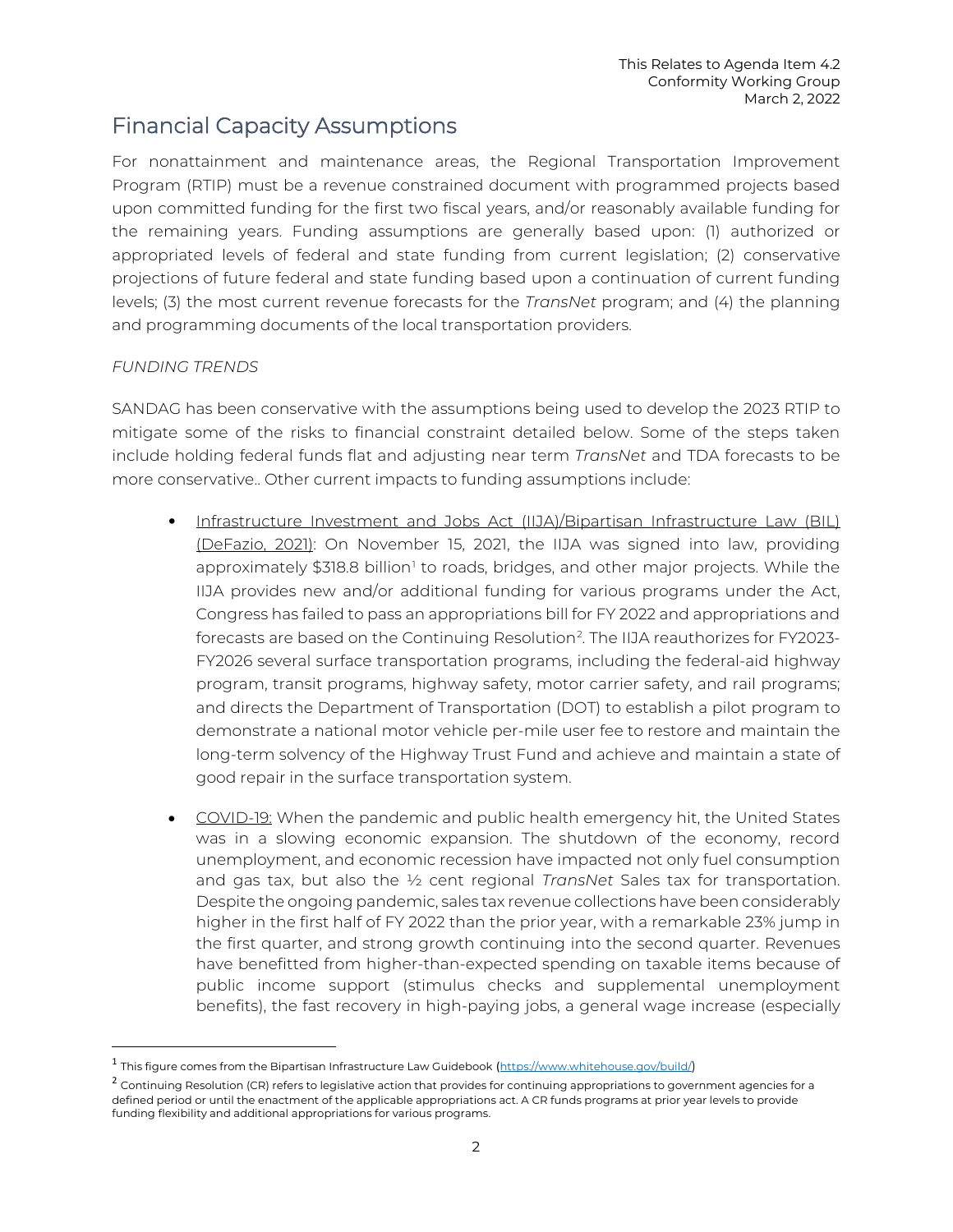among lower-income workers), price increases, and a strong stock market. Behavioral changes have led to strong increases in spending on taxable goods, while spending on non-taxable services decreased due to COVID-related restrictions. While the nation appears to be recovering and there is a possibility of a return to pre-COVID purchasing patterns, unvaccinated populations and new, more contagious variants provide ongoing uncertainty.

- Oil Market: In the first quarter of 2022, crude oil was trading at around \$91 per barrel. Changes in the per barrel price are expected to affect California's gas prices, because of underinvestment in U.S. oil production, and an increased reliance on foreign oil production. Oil prices are expected to increase as production continues to fall below surging demand. Russian aggression in Ukraine also threatens oil supplies as approximately 1/12<sup>th</sup> of U.S. oil supply comes from Russia<sup>[3](#page-9-0)</sup>. Oil drillers are facing increasing costs as it becomes increasingly expensive to extract oil. Higher prices could expedite the shift to alternative fuels in the short term. There may be a delay in fleet turnover, as the fuel economy of combustion vehicles continues to improve, and new and used vehicle prices continue to increase due to economic stagnation and uncertainty.
- Competitive Funding Programs: The trend in funding has been toward more competitive grant programs. Competitive programs give the funding agency more control in project selection to meet the program objectives and provide better feedback in project reporting to track program success. The IIJA includes several new competitive funding programs for which SANDAG will be eligible. In the three years prior to the pandemic, SANDAG applied for an average of \$500 million per year in competitive grants with an average funding success of 37%. In 2021, SANDAG established a dedicated department to consolidate grant application activity in the agency and hired a consultant to support project managers in grant writing. SANDAG is prepared to continue and surpass prior success in competitive grant awards to bring more funds to the region. Funds from competitive grants are not programmed until awarded.

# Inflation Assumptions

U.S. headline inflation accelerated from 7 percent in December 2021 to 7.5 percent year-overyear in January 2022. California headline inflation, which is only available for even months, increased from 5.6 percent in October 2021 to 6.5 percent year-over-year in December 2021. For both the state and the nation, inflation was broad-based, with transportation and shelter prices being major contributors. Economists expect this to be a temporary surge in inflation, returning to typical levels by FY 2024.

The projects programmed in the 2023 Regional Transportation Improvement Program (RTIP), covering FY 2022/23 to FY 2026/27 are expressed in future dollars. That is, they have been

<span id="page-9-0"></span><sup>3</sup> <https://www.independent.co.uk/news/world/americas/us-oil-russia-ukraine-gas-prices-b2022630.html>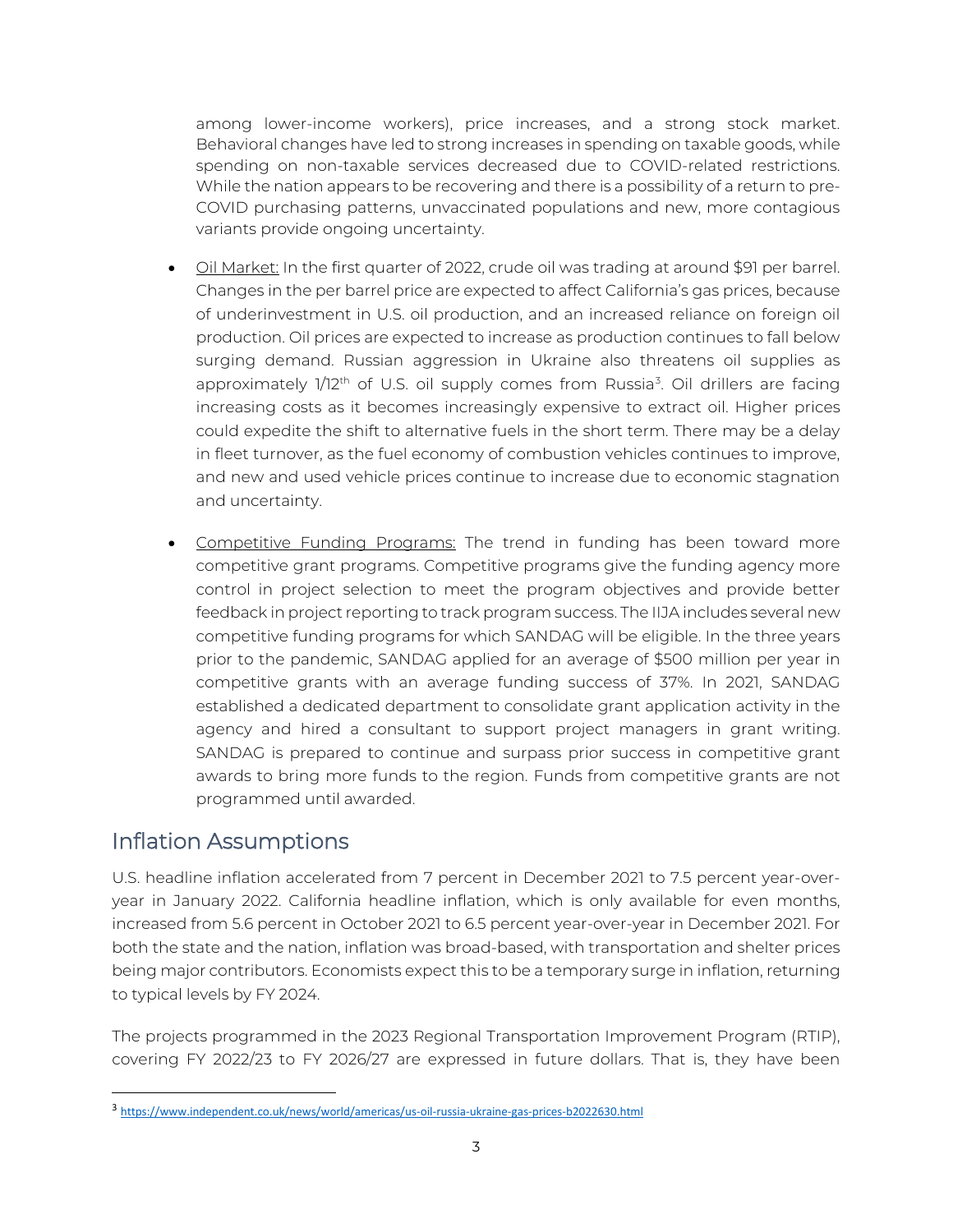escalated based upon anticipated inflation and other factors to the expected year of obligation or expenditure.

The State Transportation Improvement Program (STIP) is a multi-year capital improvement program of transportation projects on and off the State Highway System, funded with revenues from the Transportation Investment Fund and other funding sources. For the STIP and State Highway Operations and Protection Program (SHOPP), the revenues and program are based on the 2022 STIP Fund Estimate (STIP FE) adopted by the California Transportation Commission (CTC) in August 2021. The 2022 STIP FE includes applicable resources provided by Senate Bill 1 (SB1) (Beall, 2017). The FE includes total STIP program capacity over the five-year FE period of \$2.1 billion including \$808 million of new programming capacity, and SHOPP capacity of \$21.8 billion which includes new capacity of \$13.4 billion. All of the new STIP capacity is in the State Highway Account and represents a 98% increase from the new capacity available for the 2020 STIP. Beginning in 2021, the California Department of Finance recommends that local agencies use a price escalation rate of 2.9% per year for operating expenses, and a rate of 3.2% per year for capital costs. Increases in funding provided through SB1 are legislatively tied to the California Consumer Price Index, however, fuel consumption is tied to volatile energy pricing which can cause a shift in demand.

For the major transportation projects funded with the County transportation sales tax, *TransNet*, the San Diego Association of Governments (SANDAG) inflation rate considers recent trends showing economic growth, a declining unemployment rate, and an increase in the number of available job openings. This is offset by significant price increases to housing, and to goods consumers purchase frequently, such as fuel, food, and other essentials. Stimulus spending, as well as COVID-related supply chain and production issues are contributing to the rise in prices. This spike in inflation is expected to be temporary with a return to low inflation rates expected in FY 2023. The SANDAG Board of Directors approved a revenue forecast for the County transportation sales tax, *TransNet*, on February 25, 2022.

### Program Revenues

#### *Federal Revenues*

Federal funds programmed are based on the federal authorizing legislation; the Fixing America's Surface Transportation (FAST) Act was signed into law by the President on December 4, 2015, covering FY 2016/17 to FY 2019/20. While the Infrastructure Investment and Jobs Act adds significant funding, estimates are held at FAST Act levels until Congress passes a new appropriations bill. The 2023 RTIP will be amended when new estimates are available.

These federal funding programs include the following:

• Congestion Mitigation and Air Quality (CMAQ)/Regional Surface Transportation Block Grant (RSTBG) Program: Both the CMAQ and RSTP formula programs are estimated and apportioned by Caltrans for the San Diego region. By SANDAG Board practice, 90 percent of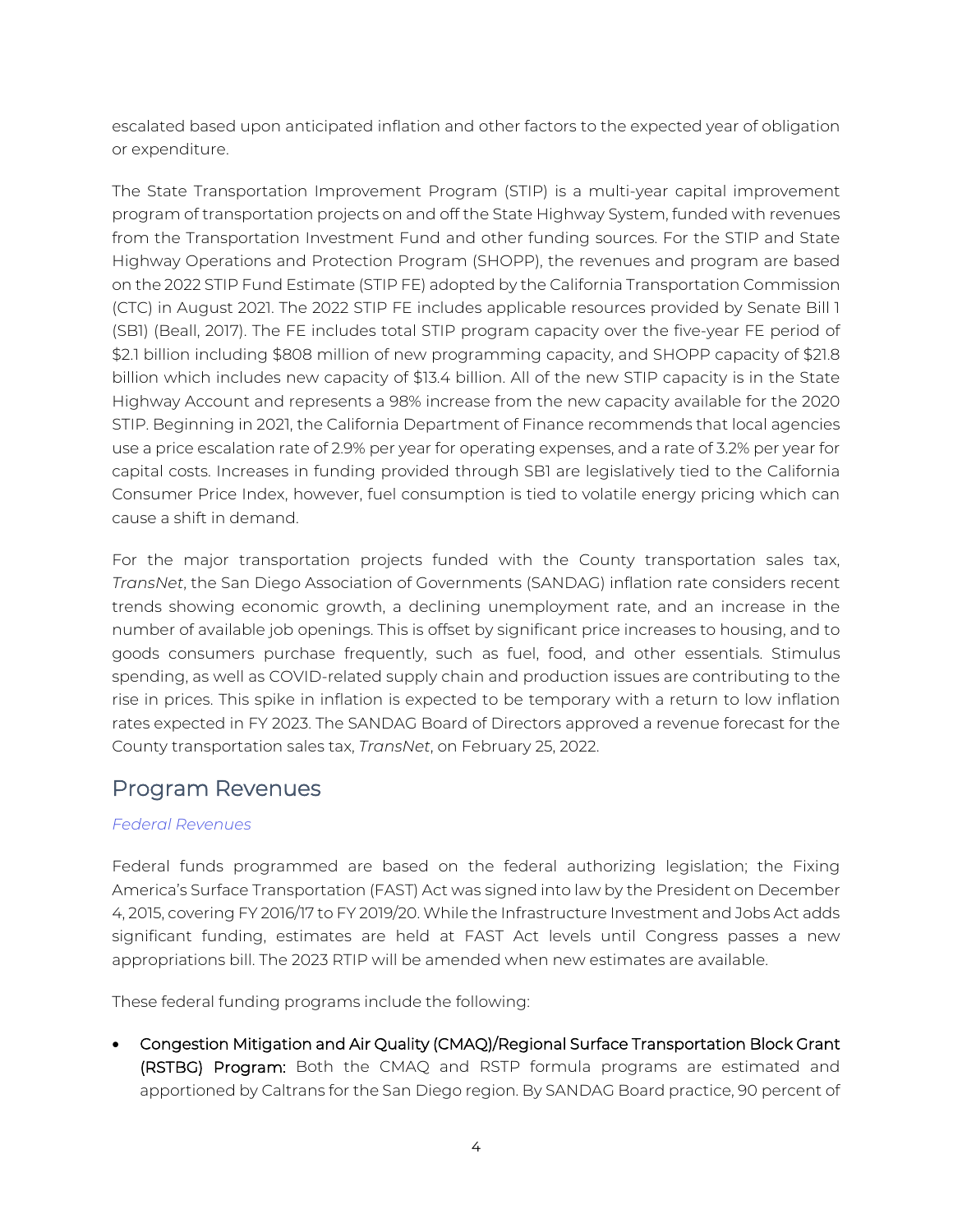these funds are allocated to supplement and match the *TransNet* Major Corridors program funds to complete regionally significant projects in the San Diego region. These programs are continued under the IIJA with minor changes.

- Coronavirus Response and Relief Supplemental Appropriations Act (CRRSAA), (2021): The CRRSAA was passed in 2021 to support the transit industry during the COVID-19 public health emergency. Under CRRSAA, the COVID Relief Funds can be used for surface transportation purposes, and are meant to prevent, prepare for, and respond to the coronavirus. CRRSAA funds are currently programmed on three SANDAG bicycle/pedestrian projects.
- Demonstration/High-Priority Projects: The Safe, Accountable, Flexible, Efficient Transportation Equity Act: A Legacy for Users (SAFETEA-LU) included several San Diego region projects under the High-Priority Project Authorizations program. Projects are funded from the previous authorization; however, no new funds are included in the FAST Act. Annually since 2016, the FHWA releases guidance regarding repurposing projects funded with these discretionary funds; new projects may be proposed for these funds contingent upon approval by the FHWA
- Federal Railroad Administration: The FAST Act includes authorization for rail programs for the first time in the surface transportation bill, which includes competitive discretionary grants and financing. SANDAG continues to apply for these competitive grants made available through the Consolidated Rail Infrastructure and Safety Improvement grant program, and the Federal-State Partnership for State of Good Repair Grant Program. SANDAG has been awarded an FRA State of Good Repair grant for the Del Mar Bluffs Stabilization project.
- FTA (Federal Transit Administration) Urbanized Area Formula (Section 5307): The FTA Section 5307 is a formula-based program. Section 5307 funds ongoing preventive maintenance, bus acquisition programs, the Regional Vanpool Program, office and shop equipment, and transit capital projects.
- FTA (Federal Transit Administration) Capital Investment Grant (Section 5309): The FTA Section 5309 is a competitive program commonly referred to as New Starts to fund capital investment in heavy rail, commuter rail, light rail, streetcars and bus rapid transit. FTA and SANDAG entered into a full funding grant agreement in September 2016, with revenue operations commencing in November 2021.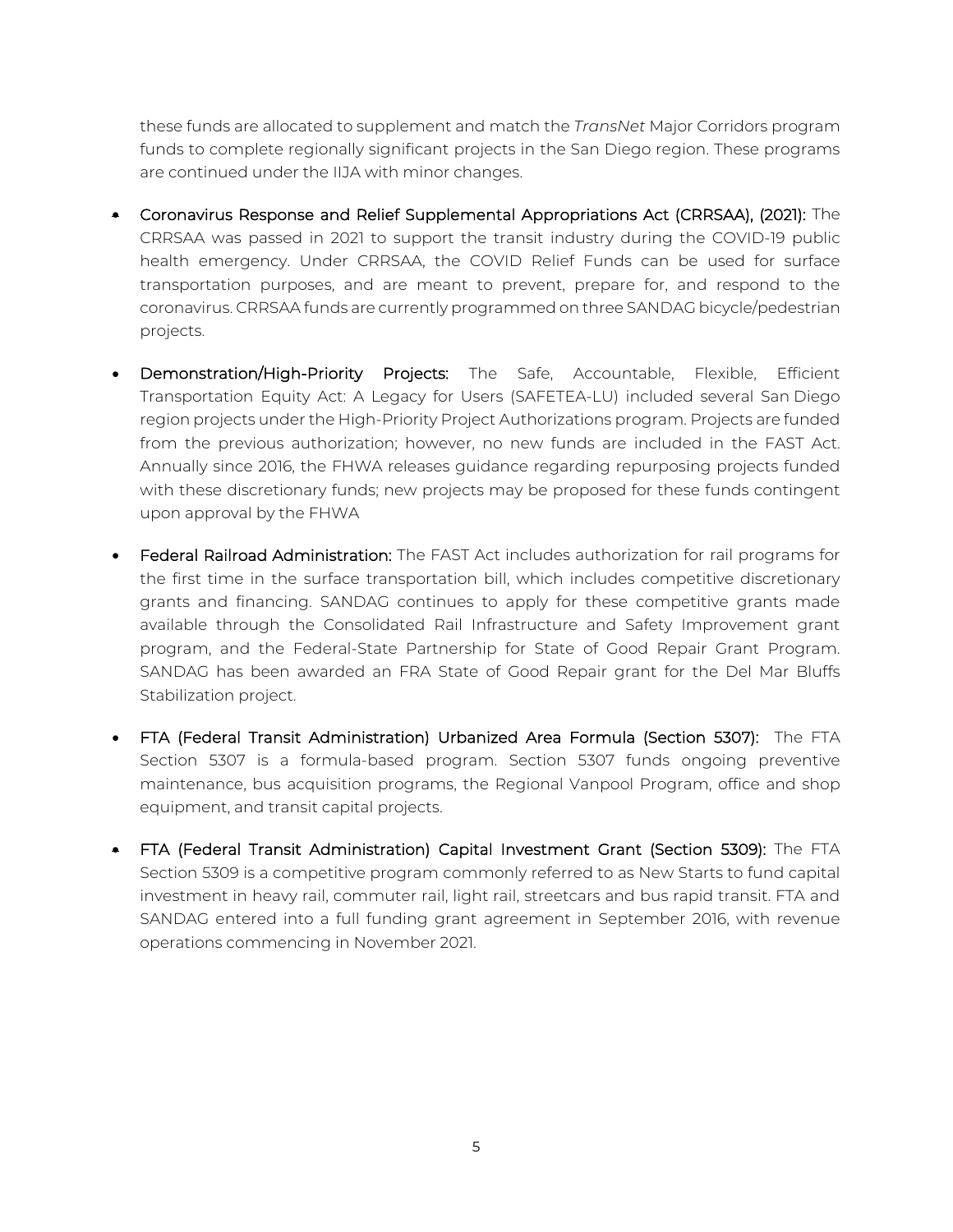- FTA Formula Enhanced Mobility of Seniors and Individuals with Disabilities (Section 5310): This program provides formula funding to increase the mobility of seniors and persons with disabilities. Eligible projects include both "traditional" capital investment and "nontraditional" investment beyond the Americans with Disabilities Act (ADA) complementary paratransit services. Eligible uses of these funds include capital and operating expenses for new public transportation services and alternatives beyond those required by the ADA, designed to assist individuals with disabilities and seniors.
- FTA Rural Area Formula Grants (Section 5311) Program: Section 5311 is administered by Caltrans and provides capital, planning, and operating assistance to support transit services in the non-urbanized areas of the region. Caltrans provides the estimates of revenues for the formula program and announces the award under the discretionary program on an annual basis.
- FTA State of Good Repair (Section 5337) Program: Section 5337 is a formula program. Eligible uses of the funds include replacement and rehabilitation of fixed Guideway assets including railcars, ferry vessels, buses operating in high occupancy vehicle lanes and related infrastructure.
- FTA Bus and Bus Facilities (Section 5339) Program: Section 5339 is a formula program. Eligible uses of these funds include bus and bus facility replacement, rehabilitation, expansion, and enhancement projects. These funds are distributed through formula based on urbanized areas by FTA based population, vehicle revenue miles and passenger miles as well as competitive grants for bus and bus facility projects that support low and zeroemission vehicles.
- Corridors and Borders Infrastructure: Under the FAST Act, up to 5 percent of the state's "any area" Regional Surface Transportation Program funds may be set aside for border projects. San Diego, as a major border region, has been highly competitive for these funds and continues to assume an 80 percent share of the state's set aside. The funds are awarded through the California Transportation Commission.
- Highway Bridge Program/High Risk Rural Roads/Highway Safety Improvement Program: These programs are administered by Caltrans at the statewide level. All funding is provided by Caltrans and programmed as a lump sum. The most recent cycle of Highway Safety Improvement Program (HSIP) funding is funded with 100% state dollars. These projects are programmed to support the RTIP's progress towards achieving Performance Management Goals for safety. Under the IIJA, up to 10 percent of HSIP funds can be used for noninfrastructure safety projects. It remains to be seen if California will continue to substitute state funds for HSIP.

#### *State Revenues*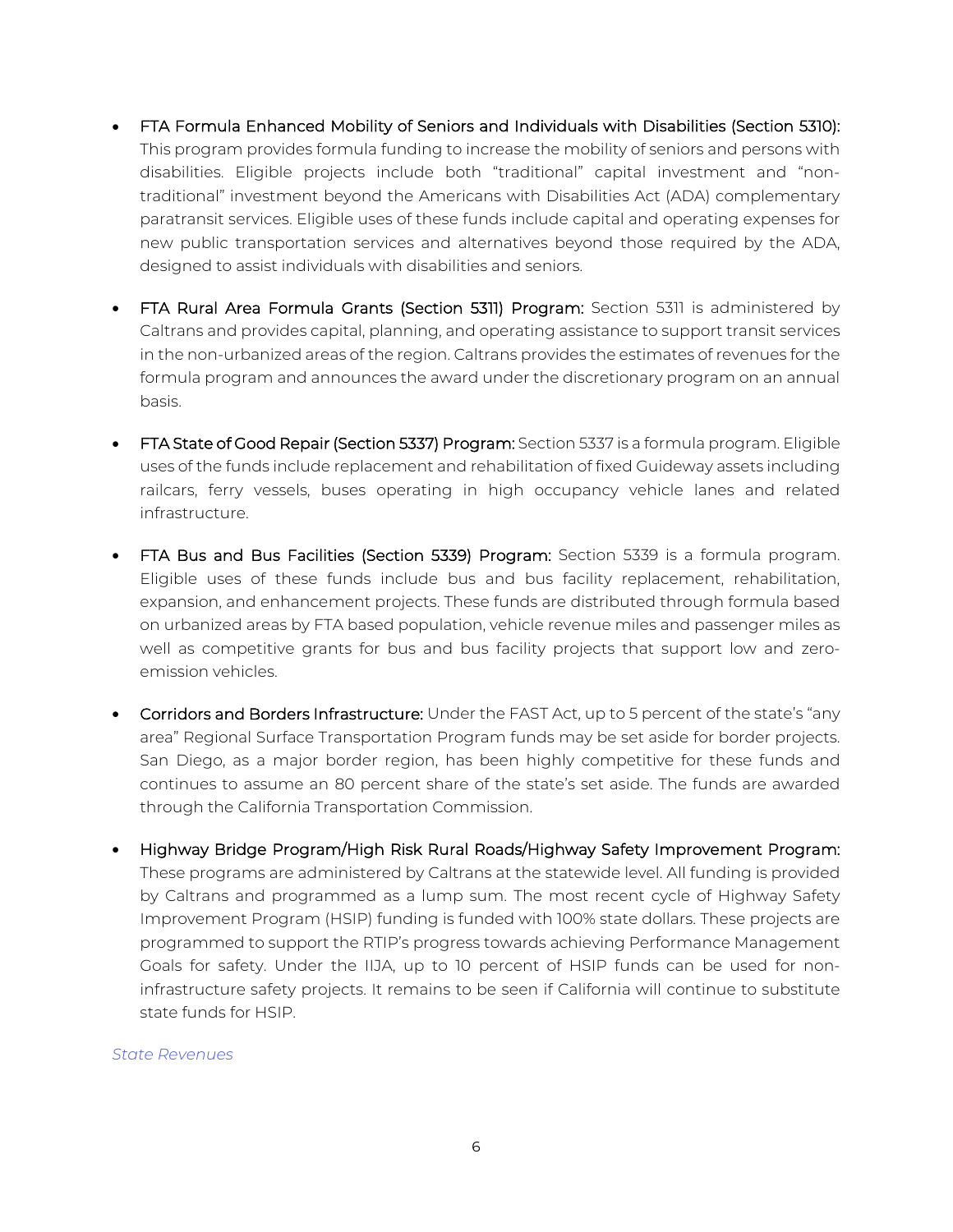State revenues are based on programming actions by the CTC and/or California State Transportation Agency.

- Active Transportation Program (ATP): This program is to provide for a variety of alternative transportation projects, including many that were previously eligible activities under separately funded programs. The ATP consolidates existing federal and state transportation programs, including the Transportation Alternatives Program, Bicycle Transportation Account, and Safe Routes to School Program, into a single program. This program is nearly doubled with funding available from SB1. ATP funds are administered by the CTC, and the designated Metropolitan Planning Organization. Projects are selected through a multi-tier competitive process.
- California Air Resources Board's Cap-and-Trade Program: Funding from this program will go toward direct investments in transit programs that reduce Greenhouse Gas emissions and benefit disadvantaged communities throughout California and is supplemented with funds from SB1. The LOSSAN Corridor continues to receive funds from this program.
- Freeway Service Patrol: Funds are provided through the state legislature and supplemented by SB1. The Freeway Service Patrol (FSP) program costs and revenue estimates have been developed jointly by SANDAG, Caltrans, and the California Highway Patrol based upon the most current statewide FSP Act funding levels.
- STIP and SHOPP: The CTC programs the STIP and SHOPP on a statewide basis. The San Diego projects will be programmed in the RTIP based upon the approved 2022 STIP and 2022 SHOPP. The CTC staff recommendations for the 2022 STIP include programming through FY 2027 and cover the entire duration of this RTIP.
- Senate Bill 1 (SB1): Signed by the governor in April of 2017, the Road Repair and Accountability Act provides the first significant, stable, and on-going increase in the state's transportation funding in more than two decades. Guidelines have been developed for a variety of different funding programs with targeted objectives to relieve congestion, improve freight movement, provide local funds for roadway maintenance, and provide funds for regional projects to self-help areas. Funds are provided through both formula and competitive programs and are programmed based on CTC approved funding levels or awarded funds. SANDAG is preparing to apply for awards in the 2022 program Cycle and anticipates a high success rate. Grant funds are programmed once they have been awarded by the CTC.
	- Formula Programs: The Local Partnership Program (LPP) directs approximately \$100 million annually through a 60%/40% split between a formulaic and competitive program for self-help counties. The State Rail Assistance program provides a consistent fund source for intercity rail and commuter rail. Funds are programmed for both capital and operations.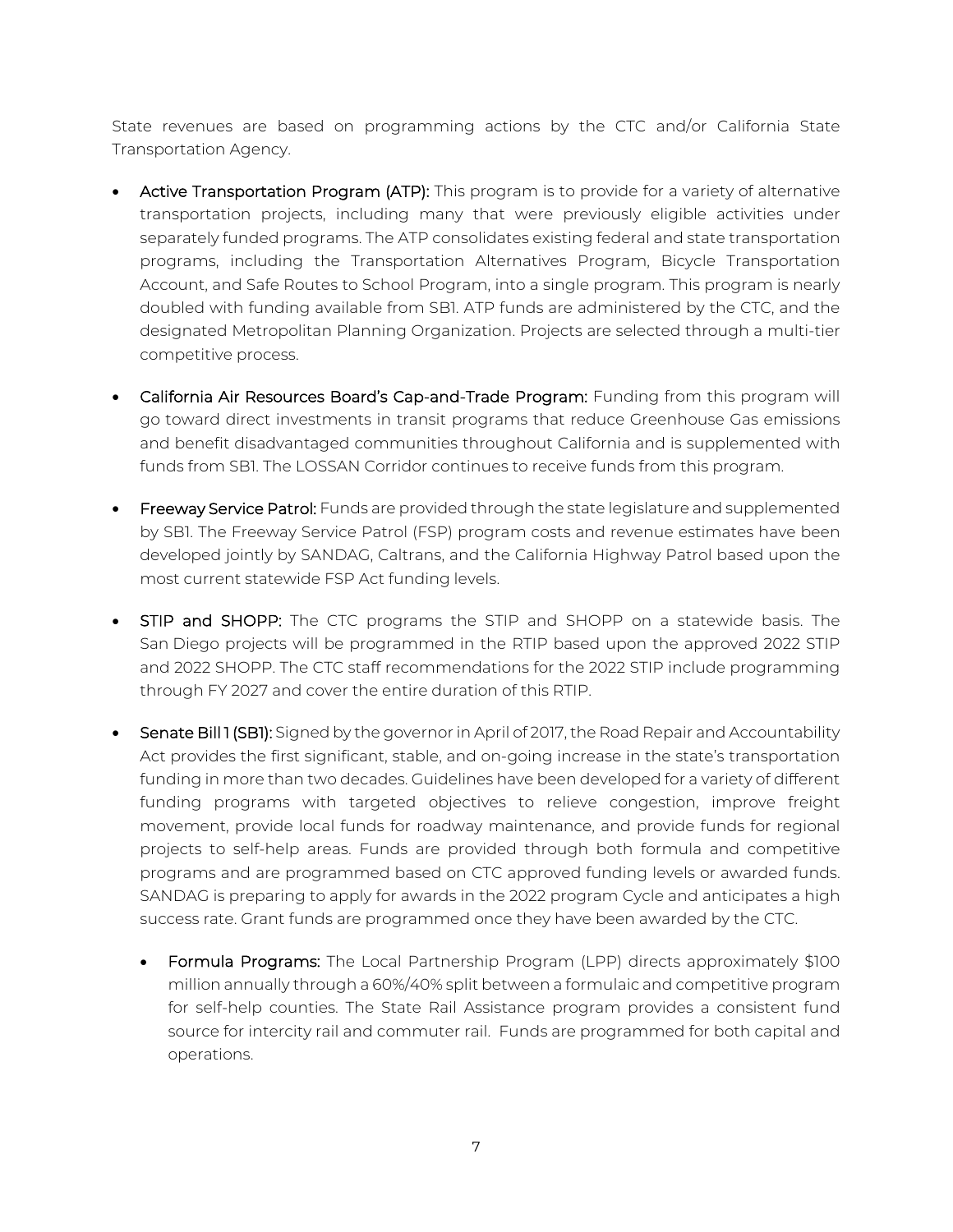- Competitive Programs: SB1 provides several competitive programs and adds funds to several other existing programs such as the Active Transportation Program. The Solutions for Congested Corridor Program (SCCP) provides funds to enhance transportation performance improvements in corridors that are part of a comprehensive multi-modal corridor plan. The Local Partnership Program (LPP) competitive portion is available to agencies that have approved or imposed taxes or fees solely for transportation purposes. Finally, the Trade Corridor Enhancement Program (TCEP) provides funding for infrastructure improvements along corridors with a high volume of freight movement. All competitive funds are programmed once they have been awarded by the CTC.
- State Transit Assistance: The State Transit Assistance (STA) budget provides funding for allocation to local transit agencies to fund a portion of the operations and capital costs associated with local mass transportation programs. STA allocations are based on sales tax generated from consumption of diesel fuel and pursuant to AB 1113 (Bloom, 2017) funds are allocated based upon the respective population of the two transit agencies' service areas. The State Controller's office is responsible for providing the estimates in January of each year. SB1 augmented STA funding by creating the State of Good Repair program within the STA Account. Eligible projects for SGR include transit maintenance, rehabilitation, and capital projects.

#### *Local Revenues*

The *TransNet* Ordinance specifies several sub-programs that augment the major transportation projects in the region including Major Corridors, Bicycle/Pedestrian, and local Transit programs, Local System Improvements, and an innovative program for early mitigation for projects – Environmental Mitigation Program – the first in the state to purchase Right-of-Way (ROW) early to reduce the cost of projects in the future while preserving the ecology of the region.

- TransNet Local Transportation Sales Tax Program: *TransNet* revenues are estimated based upon taxable retail sales forecasts derived from three factors influencing the growth in taxable retail sales: (1) the population forecast from the California Department of Finance; (2) a consensus (simple average) of three independent national forecasts of real rates of growth in per-capita retail sales (nationally recognized forecasts by IHS Markit, Moody's, and Oxford Economic Forecasting); and (3) the average projected inflation rates from the same independent sources.
- Local Agency Funding: The local agency revenues programmed are based on reasonably expected revenues as submitted by local agencies. Some local funding may include city and county local gas tax subventions, SB1 local streets and roads funds, developer fees, local public funds, and Proposition 42 funds administered by local agencies.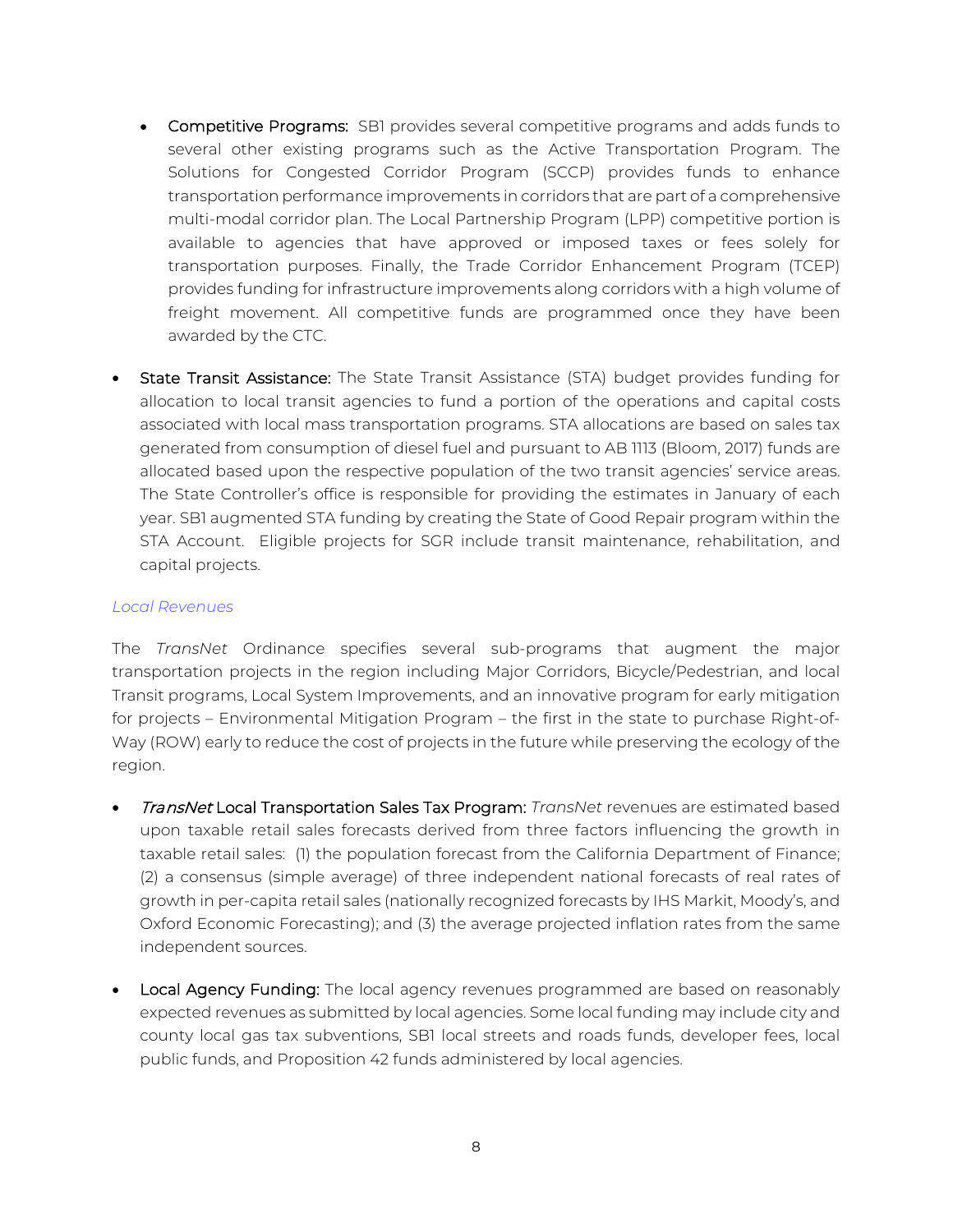- Local Privatization/Toll Revenues: State Route 125 is a privatization/toll revenue road that provides toll revenues which fund other projects in the 2023 RTIP.
- Transportation Development Act: Although this is a state program, the Transportation Development Act (TDA) is administered locally. Funds are based on a one-fourth percent state sales tax, with revenues made available primarily for transit operating and capital purposes. The San Diego County Auditor's office estimates the apportionment for the upcoming fiscal year. SANDAG prepares forecasts of TDA based on a forecast of sales tax revenues for San Diego County which tie to the methodology used to forecast *TransNet*.

#### *Other Transportation Program Revenues*

- Other Funds: These funds include contributions from various state funding sources, local agency contributions, federal discretionary grants, private sector funding, advertising income, investment earnings, passenger fare revenue, and other miscellaneous income. Revenues from these sources are based upon funding commitments from local agencies. SANDAG has recently shifted focus on obtaining competitive grant funding
- Financing: The SANDAG Board issues long-term debt backed by *TransNet* in order to complete major transportation projects early including a Transportation Infrastructure Finance and Innovation Act (TIFIA) loan for the Mid-Coast project.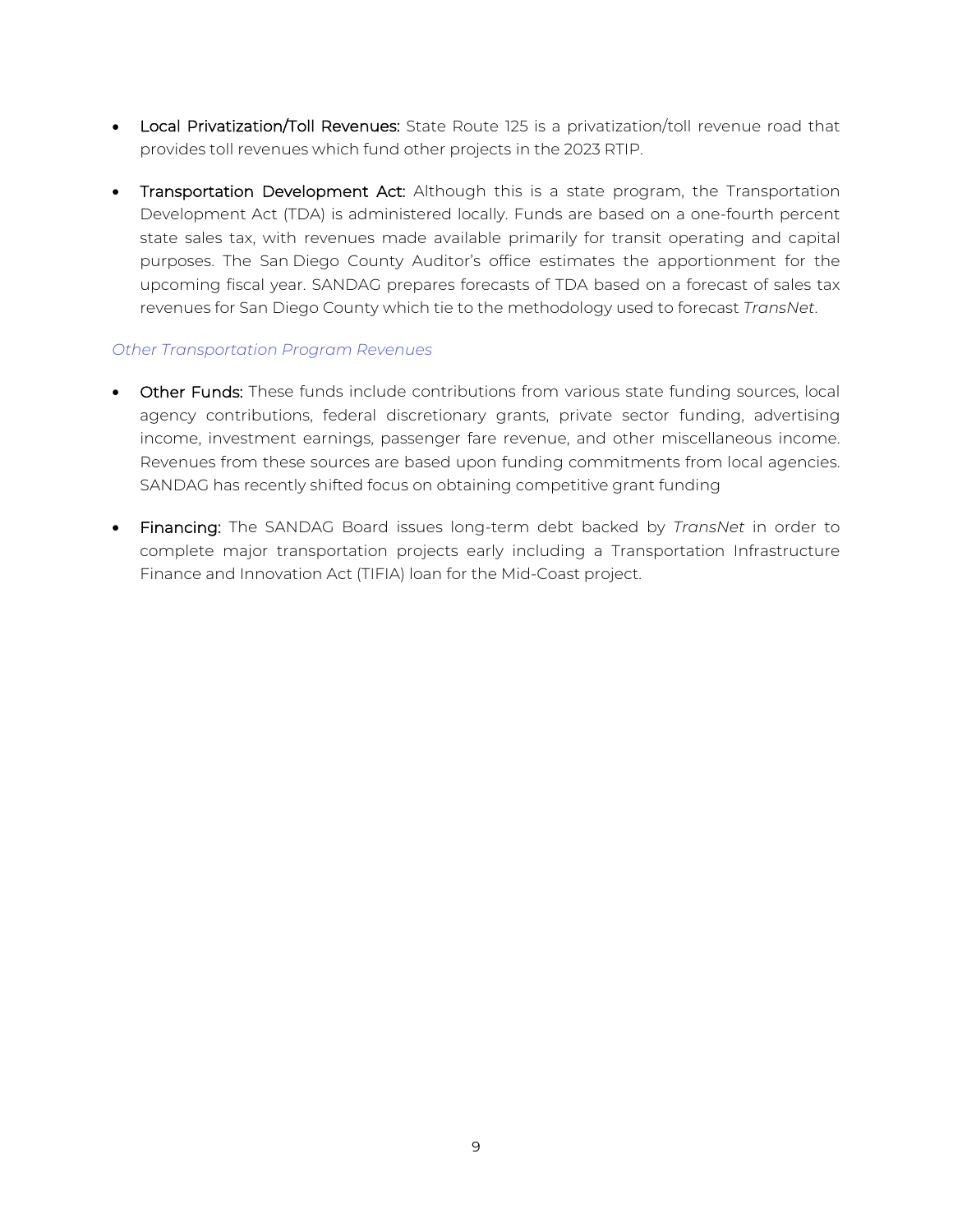



### PUBLIC PARTICIPATION PLAN POLICY

#### Purpose

This policy establishes a process for obtaining input from and providing information to the public concerning agency programs, projects, and program funding in order to ensure the public is informed and has the opportunity to provide SANDAG with input so plans can reflect the public's desire. SANDAG will review and update its Public Participation Plan and this policy periodically as required by law, but no less often than every five years. Various federal and state laws and regulations require that an agency such as SANDAG conduct and establish a Public Participation Plan to ensure that the public is involved and that community concerns are addressed. For example, planning of mass transit capital projects, development of short-range service policies and plans, and fare policy and structure changes to public transportation require public participation. The California Environmental Quality Act (CEQA) and the National Environmental Policy Act (NEPA) also have public information components that require an agency such as SANDAG to conduct public participation programs to ensure that the public is involved and that community concerns are addressed.

A significant component of the SANDAG mission is a strong commitment to public participation and involvement to include all residents and stakeholders in the regional planning process. SANDAG recognizes that the public has a right to expect the business of SANDAG to be conducted with efficiency, fairness, impartiality, and integrity. SANDAG's work carries with it an obligation to the public interest. SANDAG officials and employees are expected to have high standards of honesty and professionalism, as well as a straightforward and transparent communication approach, in order to promote and maintain public confidence and trust.

This policy is consistent with the requirements of Section  $450.316(a)(1)(x)$  of Title 23 in the Code of Federal Regulations and Public Utility Code Section 132360.1, which reads as follows:

*(c) The agency shall engage in a public collaborative planning process; recommendations from that process shall be made available and considered for integration into the plan. A procedure to carry out this process including a method of addressing and responding to recommendations from the public shall be adopted.*

#### *Social Equity and Environmental Justice*

Ensuring the meaningful involvement of low income, minority, disabled, senior, and other traditionally underrepresented communities is a key component of SANDAG public participation activities. SANDAG policies, procedures, and programs are consistent with federal and state environmental justice laws, regulations, and requirements, Title VI, related nondiscrimination requirements, and reflect the principles of social equity and environmental justice. Social equity means ensuring that all people are treated fairly and are given equal opportunity to participate in the planning and decision-making process, with an emphasis on ensuring that traditionally disadvantaged groups are not left behind. Environmental justice means ensuring that plans, policies, and actions do not disproportionately affect low income and minority communities.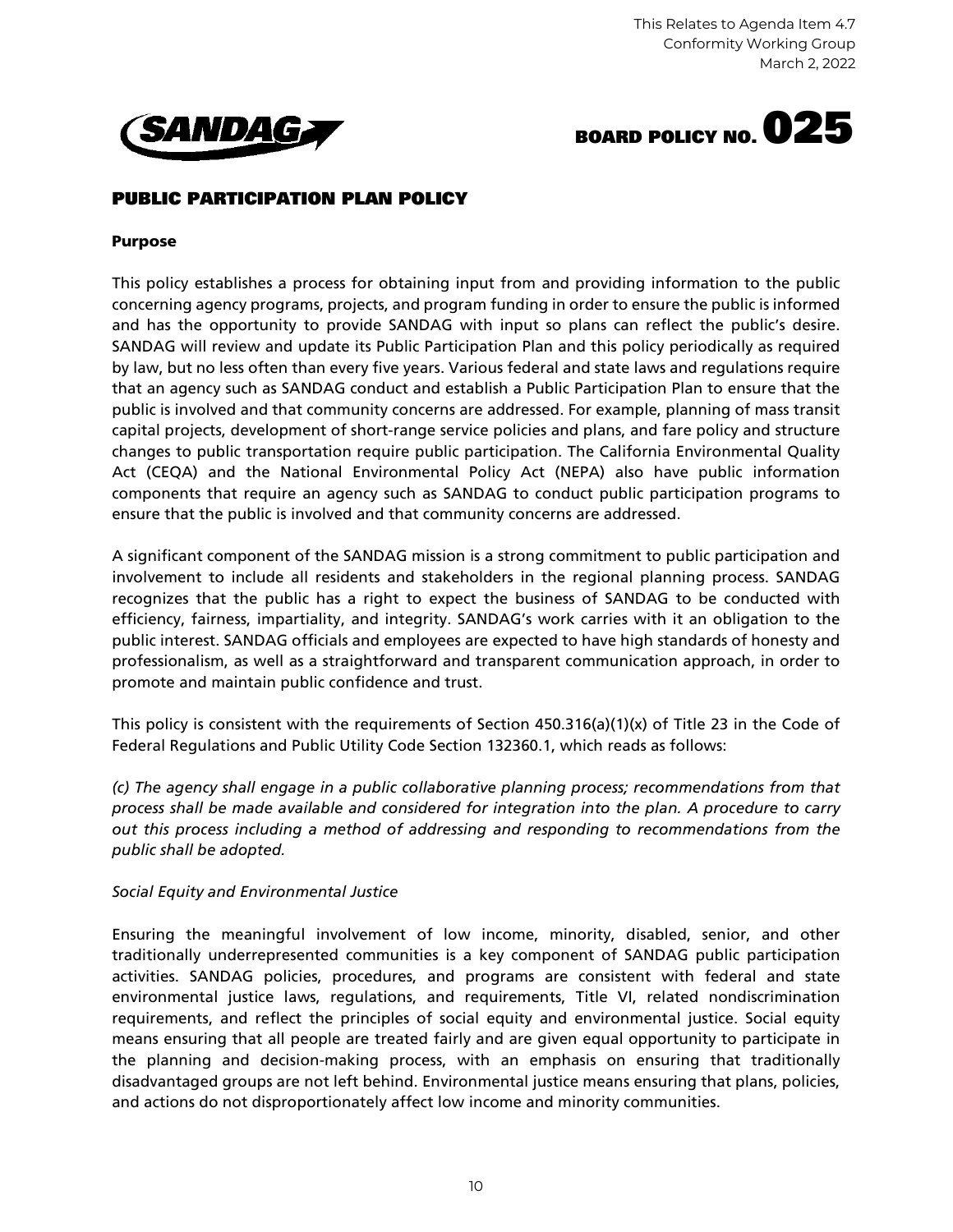#### *Data Collection*

SANDAG collects and uses racial and ethnic data showing the extent to which members of minority groups are beneficiaries of programs receiving Federal financial assistance through SANDAG programs and projects. The agency uses the data to confirm that populations protected by Title VI are not subject to discrimination or disparate impacts by SANDAG.

#### *Title VI Training*

SANDAG provides training on Title VI, social equity, and environmental justice matters to its employees near the time of hire. Updates to Title VI training are provided periodically thereafter on an as-needed basis.

#### *Complaint Process and Title VI Compliance Officer Contact Information*

SANDAG does not discriminate on the basis of race, color, sex, creed, religion, national origin, age, marital status, ancestry, medical condition, disability, veteran status, or sexual orientation in conducting government business. Persons who believe they have been subjected to discrimination or have been denied access to services or accommodations required by law, have the right to use the discrimination complaint procedures in Board Policy No. 009. The SANDAG Office of General Counsel is the Title VI Compliance Officer for this policy and is responsible for administering this complaint procedure. as well as ensuring compliance with applicable laws. The Compliance Officer can be reached at: SANDAG, 401 B Street, Suite 800, San Diego, California 92101; (619) 699-1900. *Scope of Public Participation Efforts*

The policy addresses public participation policies and public information efforts in the following areas:

- A. Overall Public Participation Plan
- B. Short Range Program Regional Transportation Improvement Program
- C. Development Planning
- D. Design and Construction
- E. Fare Changes
- F. Short Range Transit Planning
- G. Native American Consultation
- A. Overall Public Participation Plan -- *Unless otherwise noted or required, the Public Participation Plan provides SANDAG general policies for public participation for major planning initiatives such as the Regional Plan, Regional Short Range Transit Plan, and other planning and programming projects, including any tailored public involvement plans associated with them.*
	- 1. The SANDAG Public Participation Plan is designed to inform and involve the region's residents in the decision-making process on issues such as growth, transportation, environmental management, housing, open space, air quality, energy, fiscal management, economic development, and public safety.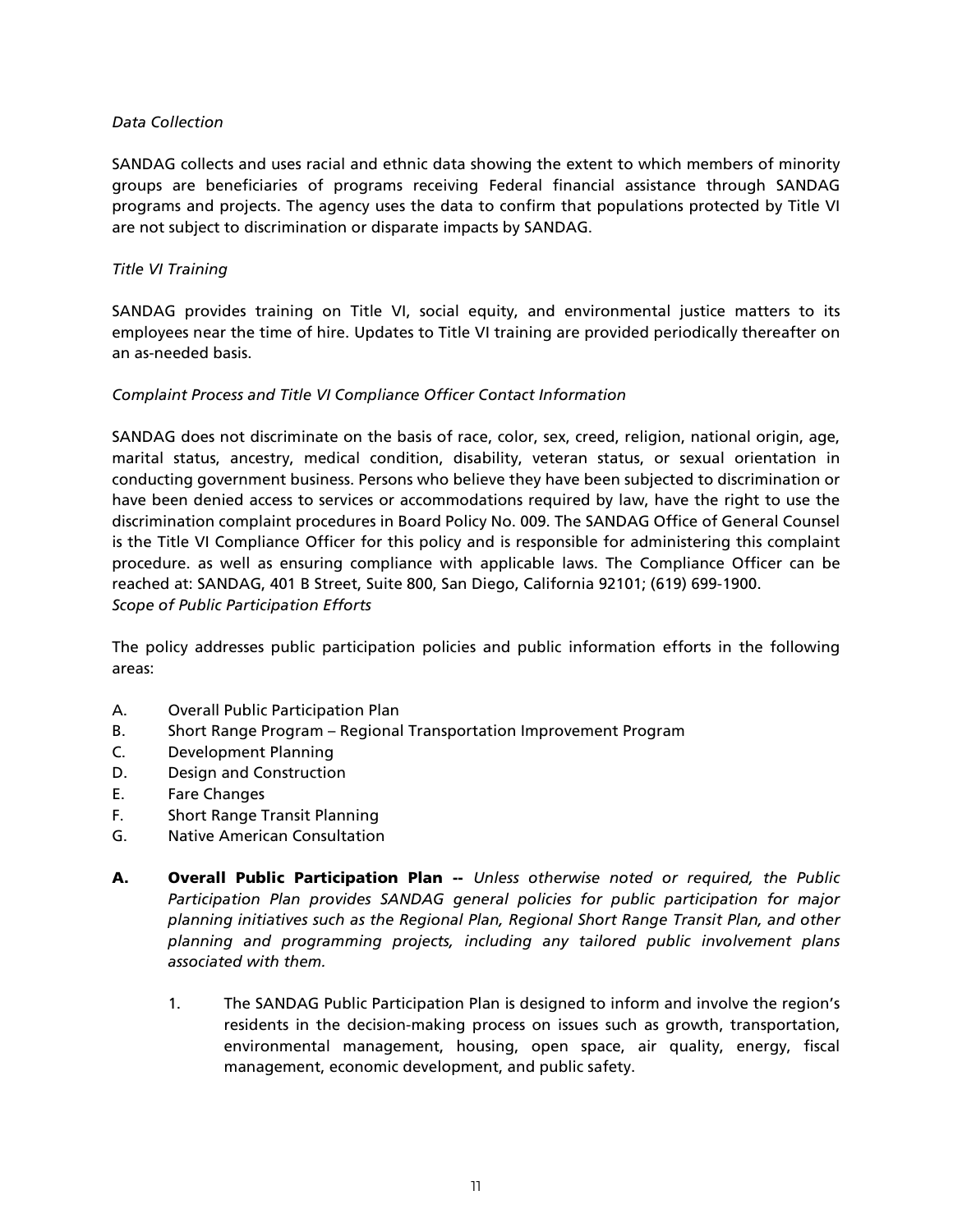- 2. The Public Participation Plan seeks to involve all citizens, including but not limited to low income households, limited English proficient individuals, Hispanic, African American, Asian, Native American, senior, and other communities, persons with disabilities, as well as community and civic organizations, public agencies, business groups and associations, environmental organizations, and other stakeholders.
- 3. SANDAG Board meetings provide the public forum and decision point for significant regional issues. SANDAG Directors usually hold one or two Board meetings each month: a Board Policy Meeting the second Friday of each month and a Board Business Meeting the fourth Friday of each month. Meetings held at the SANDAG office are accessible by public transit. During these meetings, Directors adopt plans, allocate transportation funds, approve transit construction plans, approve transit fare changes, and establish policies and develop programs that are used by local governments as well as other public and private organizations.
- 4. The SANDAG Public Participation/Involvement Program shall comply with the Americans with Disabilities Act (ADA). SANDAG shall hold public meetings in buildings, rooms, or locations that are accessible to persons with disabilities. SANDAG shall provide public meeting information in alternate formats and shall provide special accommodations at public meetings with three business days notice.
- 5. The SANDAG Public Participation Plan is carried out as an integrated work element of the agency's Overall Work Program and Budget and as part of other programming, development, and implementation processes such as the Regional Plan, Regional Short Range Transit Plan, Regional Transportation Improvement Program, Environmental Impact Reports, transit capital project development, project construction, transit fare changes, corridor studies, and other projects.
- 6. SANDAG shall proactively seek and promote public participation in SANDAG workshops and public hearings, as well as participation and attendance at committees, working groups, and task forces. SANDAG shall follow local, state, and federal guidelines for posting public meeting and hearing notices. Depending upon the specific project, SANDAG shall endeavor to hold meetings at times that can attract as many participants as possible, including evenings and weekends and at locations in communities throughout the region. SANDAG shall endeavor to hold these meetings in locations that are accessible by public transit.
- 7. SANDAG shall inform the public in a timely manner about regional issues, actions, and pending decisions through a number of efforts. As needed or required, SANDAG shall post public notices in newspapers of general circulation for publication of legal notices. Other publication and distribution efforts can include mail distribution to residents, agencies, and city/county governments, the SANDAG website, email lists, text messaging, the SANDAG social media channels, and Region – the SANDAG monthly electronic newsletter. As needed, SANDAG also shall distribute press releases and media alerts to local, regional, and Mexico border area print and broadcast media.
- 8. SANDAG shall regularly inform local print, online, and broadcast media about SANDAG decisions, events, research, and other issues. SANDAG shall regularly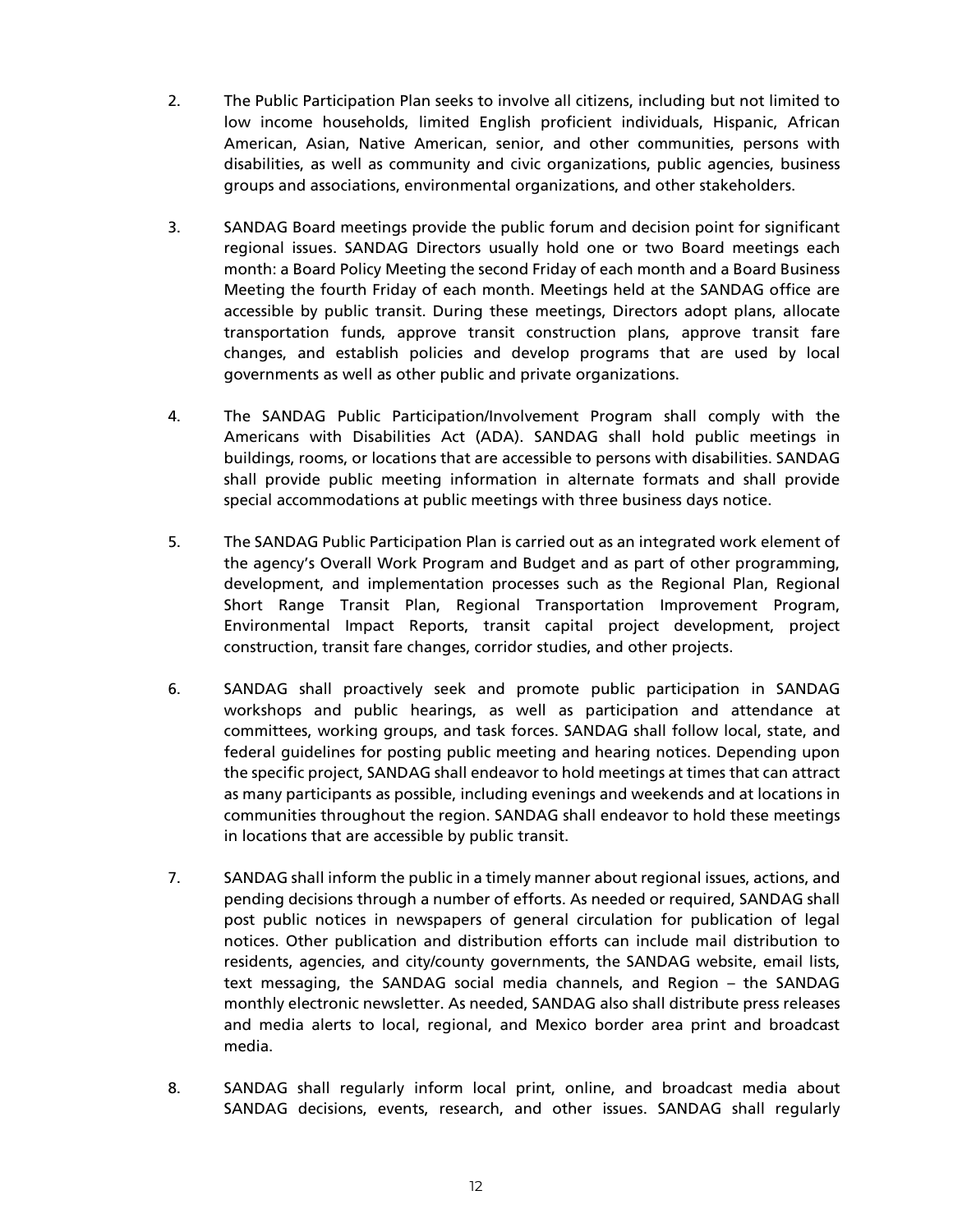distribute press releases to news services, Daily Transcript, East County Californian, El Latino, La Prensa, Los Angeles Times, San Diego Business Journal, San Diego Metropolitan, San Diego Union-Tribune, San Diego Voice & Viewpoint, The Star News, and numerous community newspapers. SANDAG shall also distribute information to local and Mexico radio and television stations.

- 9. SANDAG shall use its website and social media channels to provide the public with useful and timely information, including: project updates and construction information; meeting schedules and agendas; plans and environmental documents; reports and other publications; demographic profiles and data downloads; and interactive database and mapping applications.
- 10. As appropriate and as required by local, state, and federal guidelines, SANDAG shall translate into Spanish, and other languages, publications, announcements, and web content. In addition, numerous staff members are bilingual Spanish-English speakers and participate in public outreach and conduct presentations in Spanish. Translators shall be hired as outlined in the SANDAG Language Assistance Plan and as required by local, state, and federal guidelines to provide services in Spanish and other languages as appropriate.
- 11. SANDAG conducts periodic public opinion surveys as part of the outreach and citizen participation component of the SANDAG work program. These surveys shall be designed to include the San Diego region's residents in the regional planning process and to keep SANDAG officials aware of issues that are of concern to the people who live here.
- 12. SANDAG will endeavor to respond to general comments received by phone, fax, letter, or email within five (5) business days of receipt. Comments shall be routed to the SANDAG staff person who is responsible for that issue. Comments may be responded to in writing (email or letter) or may be resolved with the initial phone call. Some comments may need to be resolved by another agency or jurisdiction so the customer is referred to the appropriate entity. When a comment is submitted as part of a public review process (e.g., a plan or environmental report) the comment and response is logged into a database. Comments, concerns, and responses received as part of a public review process shall be included in the final plan or report. Comments received via SANDAG social media channels will be addressed as stated in the SANDAG Social Media Policy.
- B. Short Range Program Regional Transportation Improvement Program (RTIP) *document updated every two years outlining major transportation projects to be implemented during a five-year period*.
	- 1. SANDAG shall follow the latest federal and state regulations regarding participation by interested parties.
	- 2. As the document that implements the long range plan, the RTIP shall be incorporated as part of the Board-adopted public involvement process established for the Regional Plan, including participating in public outreach efforts, providing adequate public notice (legal notice publications), employing visualization techniques, and holding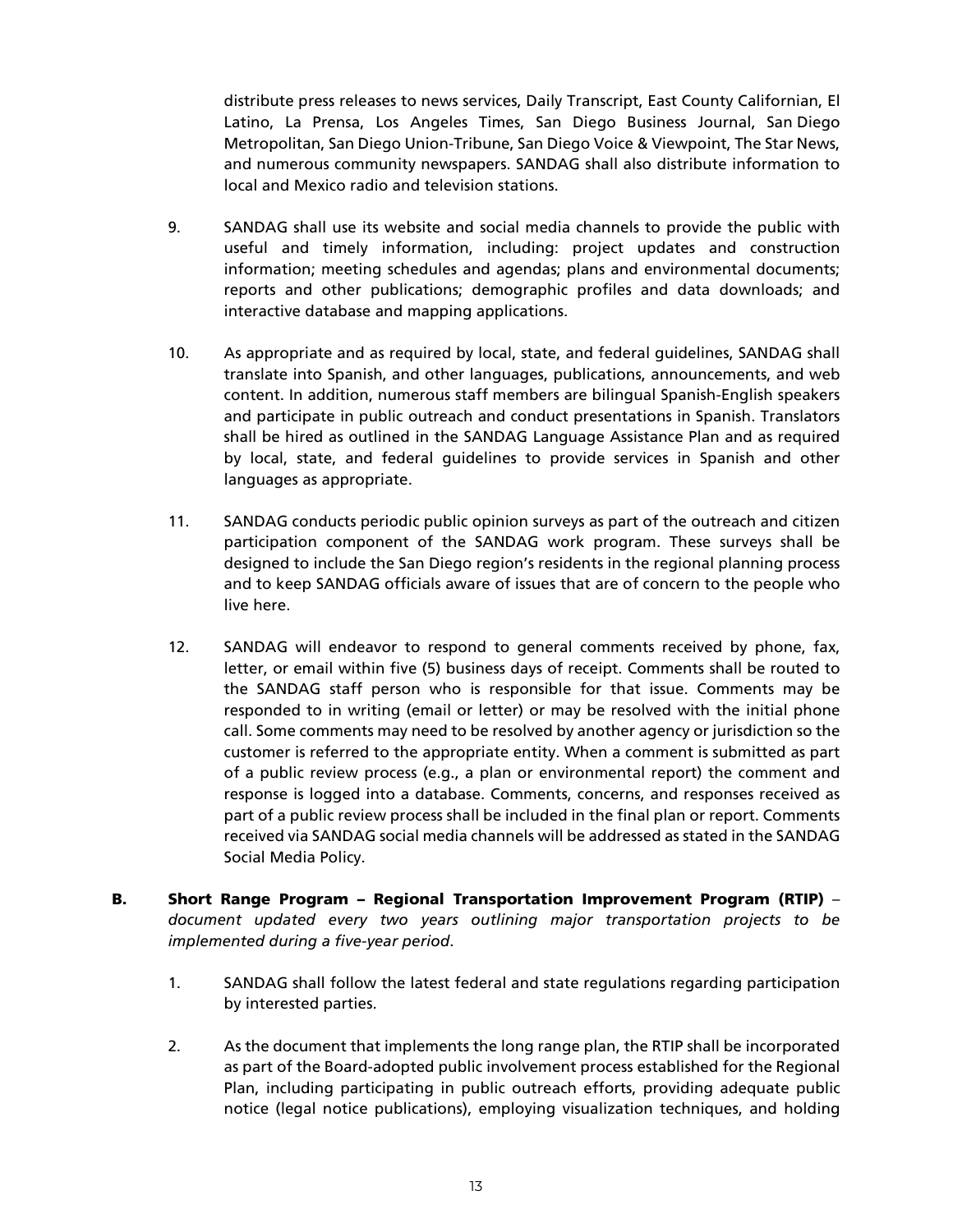public meetings at convenient and accessible locations.

- 3. SANDAG shall respond to any significant public input or comment received during the development of the biennial update and/or during the amendment cycle as part of its report to the Board or Transportation Committee (as appropriate).
- 4. The biennial RTIP update will be noticed in newspapers of general circulation, including in alternate languages, and a public hearing shall be held prior to final adoption by the Board of Directors.
- 5. During the amendment cycle, SANDAG will provide a draft of the amendment to all interested parties for a 15-day comment period.

#### C. Development Planning – *Planning, environmental, preliminary engineering activities on major capital projects.*

- 1. SANDAG shall follow current federal and state regulations regarding public involvement processes and procedures. SANDAG shall develop public involvement programs tailored to meet specific project needs which address the unique challenges presented by each project. Programs shall be developed using the joint Federal Highway Administration and Federal Transit Administration (FHWA/FTA) guidelines titled "Public Involvement Techniques for Transportation Decision-Making."
- 2. The public involvement program shall set objectives, identify people to be reached, develop public involvement strategy, and define specific outreach techniques.
- 3. The public involvement program shall be developed so that critical community concerns and technical issues are identified in the study. The issues need to address the engineering, environmental, economic, and financial analyses that respond effectively to community needs and preferences and satisfy local, state, and federal environmental clearance requirements.
- 4. To facilitate community participation, lists of individuals, agencies, and organizations shall be developed for distribution of agency materials. These lists will include persons who have indicated an interest in transportation planning projects during previous public information efforts and/or focused on the specific project. Project information will be distributed to the persons on this list in conjunction with public meetings and workshops, to solicit comments and recommendations.
- 5. Environmental documents shall be prepared in accordance with California Environmental Quality Act (CEQA) and the National Environmental Policy Act (NEPA), as appropriate, and in coordination and consultation with various federal, state, and local agencies, and with elected officials, community leaders, organizations, and other individuals from the neighborhoods and communities potentially affected by the proposed action. Coordination and public involvement shall be achieved through a variety of means, such as formal public hearings and meetings, circulation of draft documents, mailings, focus group meetings, workshops, and individual/group contacts.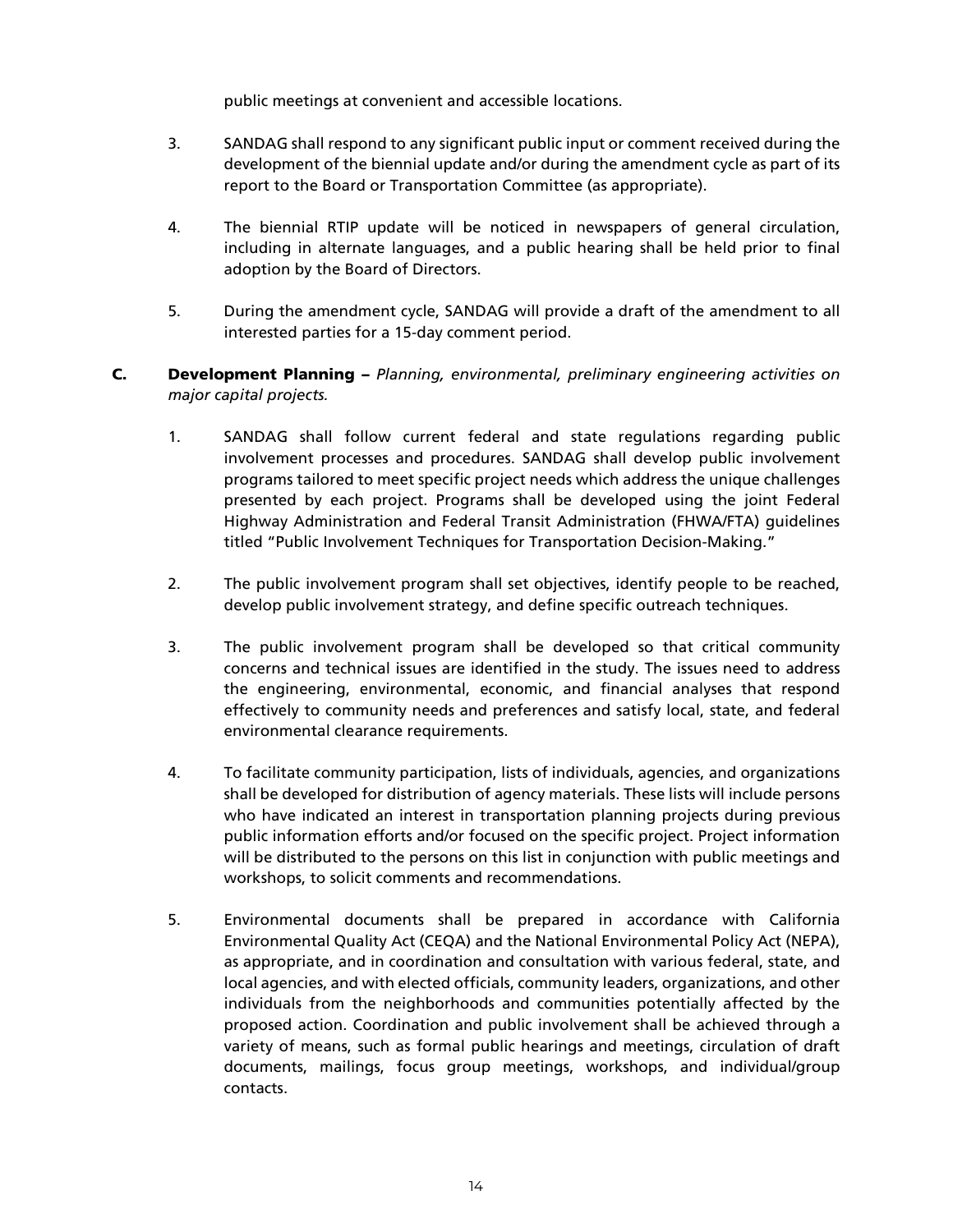- 6. Formal scoping meetings, public hearings, and/or other meetings during the comment period and environmental document certification shall be held in accordance with the requisite environmental document. As required, meetings shall be announced in the Federal Register, local publications, and on the SANDAG website. Persons and organizations on the project mailing list and social media channels also will be notified. SANDAG shall endeavor to hold public meetings in locations accessible by public transit.
- 7. SANDAG shall prepare and distribute appropriate notices and communications to comply with CEQA and NEPA requirements.
- 8. A public information program shall be developed to inform the community of factors related to the project. The information program may include briefings for the news media, informational meetings, presentations to include community and professional associations and educational institutions, business groups and associations, environmental organizations, outreach via social media, and other public forums.
- 9. A project working group may be organized to review and comment on the project to build understanding and identify support for feasible alternatives. This group may consist of various elected officials/staff, community and neighborhood organizations, business organizations, property owners, and other stakeholders and interested parties. This group would be formed to provide comment and guidance regarding technical issues, review study alternatives and evaluation results, and provide community input regarding the alternatives. This iterative process would allow for identified issues and concerns to receive follow-up responses. Meeting summaries of project working group activities shall be produced. Meeting notices, agendas, and/or other information shall be posted to the SANDAG website.
- 10. Other public input opportunities include SANDAG Board of Directors meetings and meetings of SANDAG policy committees: Executive, Transportation, Regional Planning, Borders, and Public Safety. Other opportunities for public participation are at working group meetings, general public meetings, and presentations to planning and community groups.

#### D. Design and Construction – *Design and construction of capital projects.*

- 1. For all capital improvement projects with significant community impacts, SANDAG shall provide opportunities for members of the public to provide input and express concerns. SANDAG also shall implement a program designed to inform the public of progress, as well as safety and community impacts in the event of construction.
- 2. SANDAG shall hold publicly noticed meetings at key stages of project development and implementation in the area(s) being impacted. The location of the meetings shall depend upon the geographic location of the project. Meetings concerning projects exclusively within the North County Transit District (NCTD) service area shall be held in North County locations, and if appropriate, at SANDAG offices. Meetings concerning projects exclusively within the Metropolitan Transit System (MTS) service area shall be held in MTS service areas affected, and if appropriate, at SANDAG offices. Meetings concerning all other projects shall be held at SANDAG offices or other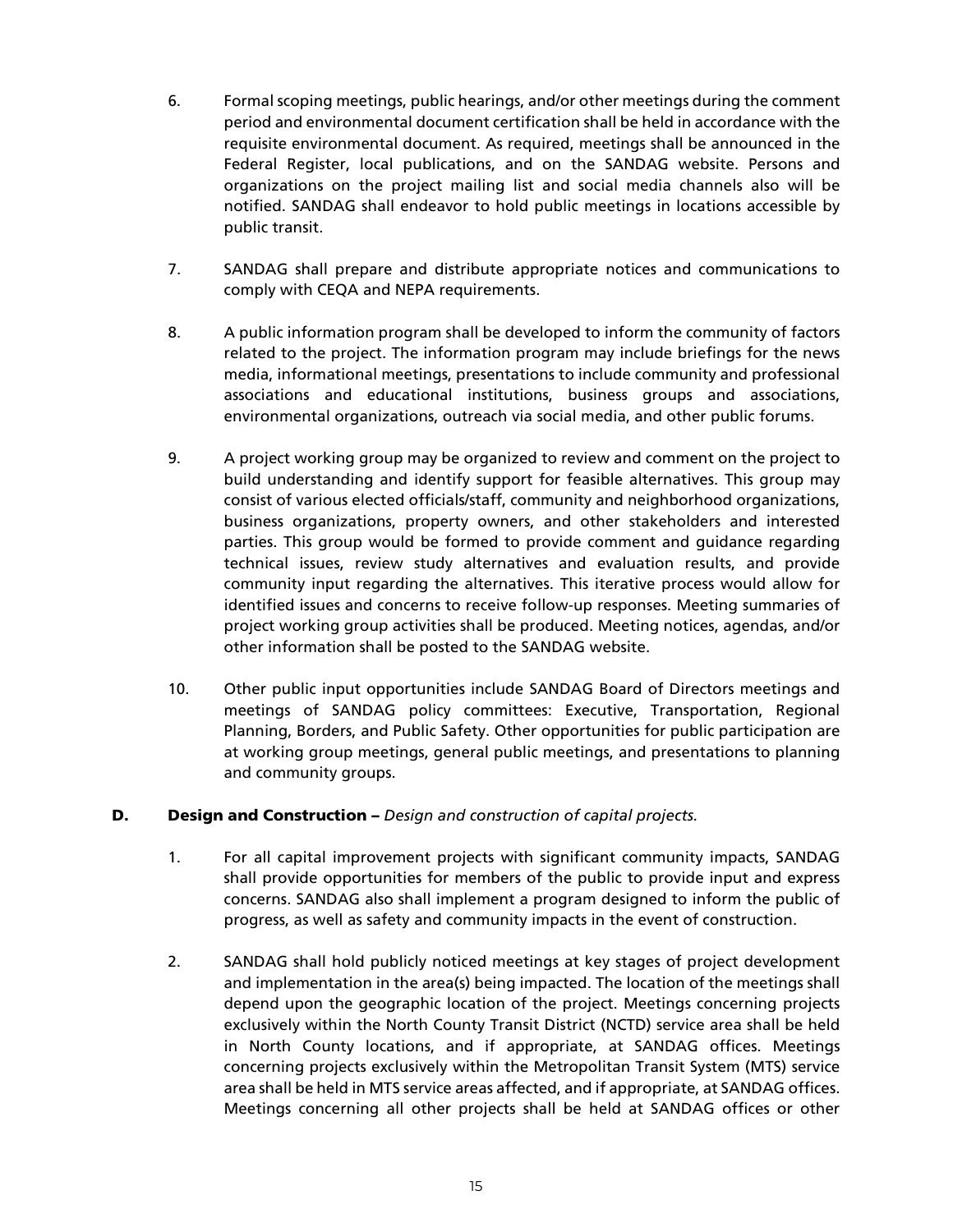locations specified in SANDAG agendas. SANDAG, MTS, and NCTD offices are accessible by public transit. SANDAG shall endeavor to hold off-site public meetings at locations accessible by public transit.

- 3. SANDAG shall solicit input from the representatives of interest groups of the local population, such as community groups, planning groups, business groups and associations, business improvement districts, environmental organizations, neighborhood associations, limited English proficient populations, and senior and disabled riders. These stakeholders will be consulted during the design and construction of capital projects.
- 4. SANDAG shall work to advise the public regarding actual and perceived disruption during construction of capital projects by distributing informational, educational, and public information materials, and by using other traditional community relations tools.
- 5. SANDAG shall endeavor to meet citizen concerns as they arise and attempt to resolve those concerns.
- 6. For all projects requiring environmental review under CEQA and NEPA, such as major capital improvement projects, SANDAG shall provide opportunities for members of the public to provide input and comply with all related legal requirements.
	- 6.1 SANDAG shall solicit input from the representatives of interest groups of the local population, such as community groups, planning groups, business groups and associations, and neighborhood associations.
	- 6.2 SANDAG shall incorporate public input into project planning and development where practical and feasible.
	- 6.3 SANDAG shall hold a public hearing to seek public comment whenever required under CEQA and/or NEPA.
		- 6.3.1 Published notifications for such hearings shall be published in newspapers of general circulation for publication of legal notices. Notices also may be published in regional, community, or Spanishlanguage newspapers to reach the affected area.
		- 6.3.2 Any item subject to a public hearing will be listed and described in the Board's published agenda, which shall be posted at least 72 hours in advance of the meeting at the Board's meeting place and on the SANDAG website.
		- 6.3.3 Public hearings shall be conducted by SANDAG at the published date, time, and place. The public hearing will allow for interested parties to be heard. The Board also will consider any written comments that were forwarded to the Board prior to the hearing.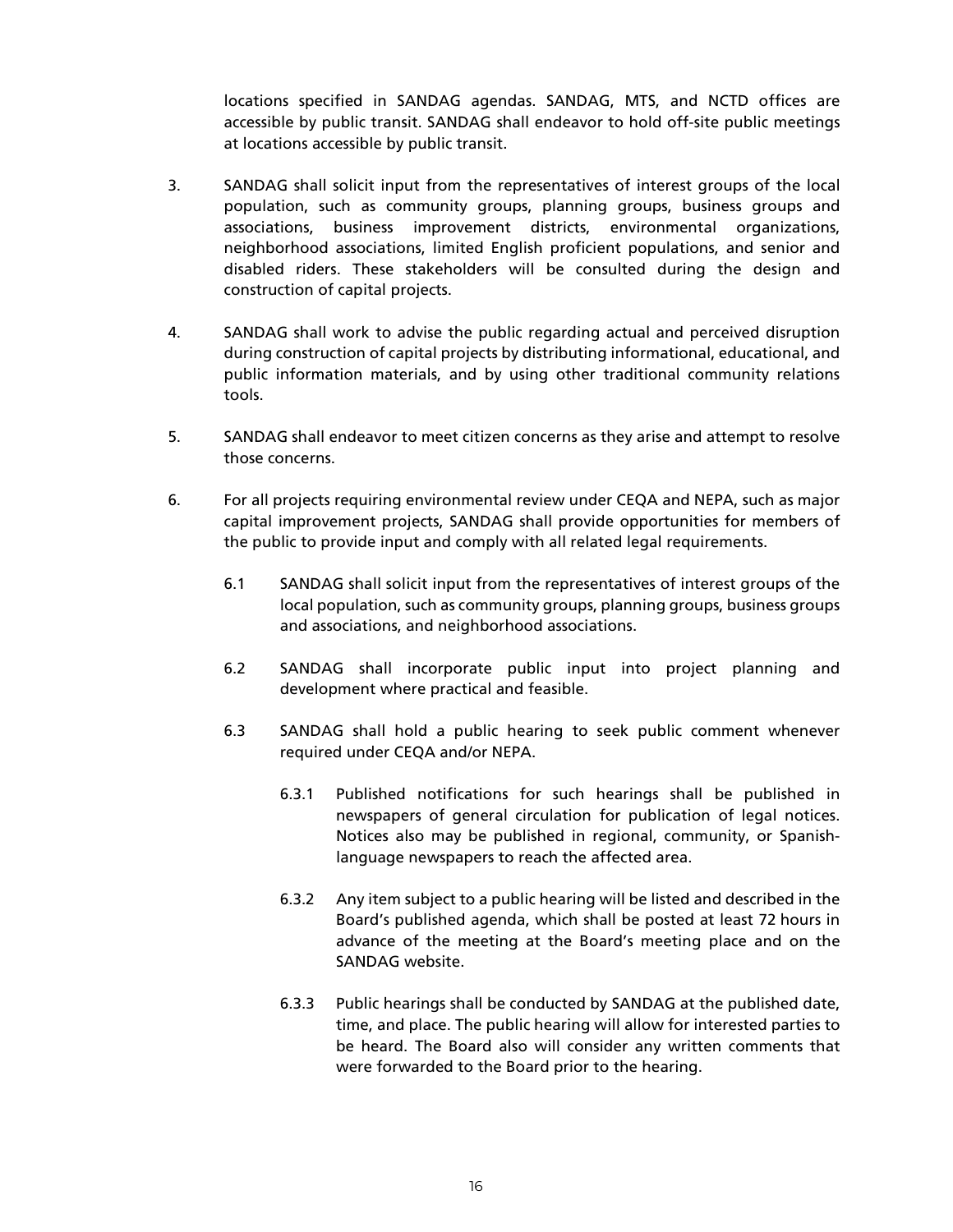#### E. Fare Changes

- 1. SANDAG has adopted Board Policy No. 029 to provide policy guidance for fare changes. This section of this policy is designed to inform and involve public transit riders, stakeholders, and the general public about proposed changes in transit fares. It is not intended to apply to transit route changes within the purview of the transit operators.
	- 1.1 Consistent with Board Policy No. 004, SANDAG staff shall hold one or more public meetings to provide the public an opportunity to comment on proposed fare changes. A minimum of two public meetings shall be held prior to the first reading of any proposed fare change that affects services operating in both the MTS and NCTD service areas. At least one public meeting shall be held in the MTS service area, and at least one public meeting shall be held in the NCTD service area. If one or more public meetings are conducted by a public meeting officer pursuant to Board Policy No. 004, at least one of the public meetings shall be held with a starting time no earlier than 6 p.m. A public meeting for proposed fare changes that do not affect the entire region may be held exclusively within the general geographic area that is being affected by the fare change. Such public meeting shall be held at a time convenient for users and potential users of the affected service. Public meetings at which formal public testimony will be taken shall be held at locations that are accessible by users of public transit. An official transcriber or other means of recording all public input received shall be utilized at all public hearings, meetings, workshops or open-houses at which formal public testimony is taken. A record of the input received shall be provided to the Transportation Committee or Board of Directors at the time of the first and second readings of amendments to the fare ordinance for the purpose of adjusting fare prices.
	- 1.2 Public comments on proposed fare changes also shall be accepted at the SANDAG Board or Transportation Committee meeting before any final action is taken.
	- 1.3 *Take One*, Rider Alerts, or other public notices in both English and Spanish will be posted on all affected public transit vehicles within the affected area at least 15 calendar days prior to the public hearing and will include a description of the proposed fare change, the date, time, intent and location of the public meeting, and the deadline for written, email, and phone comments from the public. The notices will be posted to the SANDAG and Transit Agency website(s).
	- 1.4 Print notice of public meetings at which formal public testimony will be taken will be provided at least 15 calendar days prior to the public meeting date in newspapers of general circulation in the affected area(s), including appropriate minority and community publications. Public notices will be printed in Spanish in Spanish-language newspapers. Such public meeting notices will include a description of proposed fare changes, the date, time,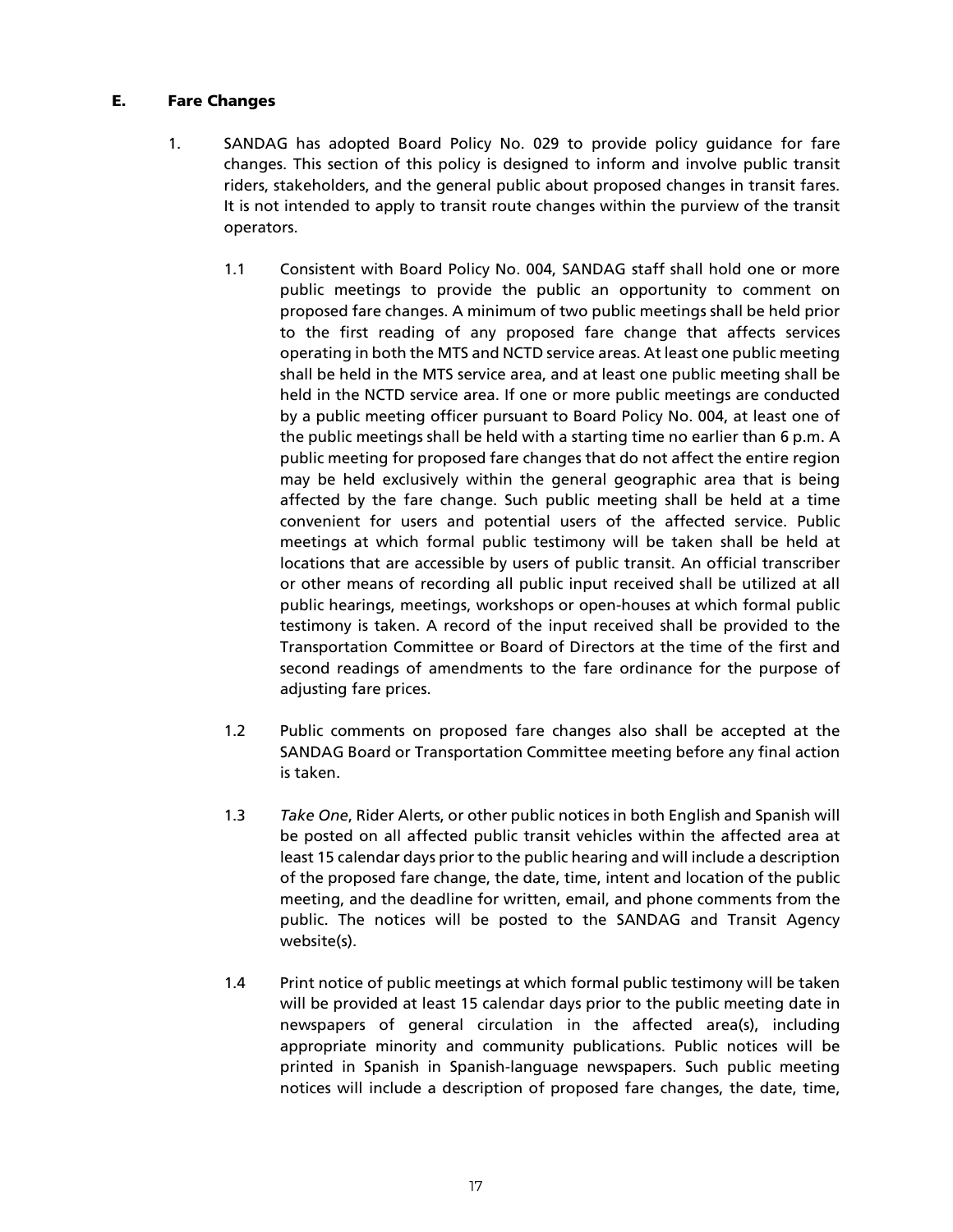intent, and location of the public meeting(s), and the deadline for written, email, and phone comments from the public.

- 1.5 An open phone line will be made available to take public comments at least 15 calendar days prior to adoption of fare changes.
- 1.6 A Transportation Committee and/or Board report (as appropriate) will be completed and available for public review at least 72 hours prior to the public meeting at which the fare changes are proposed for adoption and posted to the SANDAG website(s).
- 2. After a fare change is approved by SANDAG:
	- 2.1. The public will be notified via news release(s)
	- 2.2. *Take One*, Rider Alerts, or other public notices in both English and Spanish will be posted on all affected transit vehicles at least 15 calendar days prior to changes going into effect and posted to the SANDAG and Transit Agency website(s).
- 3. SANDAG shall follow federal Title VI and environmental justice requirements when implementing transit fare changes.
	- 3.1. Residential, employment, and transportation patterns of low-income, limited English speaking, and minority populations shall be identified so that their needs can be identified and addressed, and the benefits and burdens of transportation investments can be fairly distributed. SANDAG shall endeavor to involve the affected communities in evaluating the benefits and burdens of transportation investments.
	- 3.2. SANDAG shall evaluate and where necessary improve the public involvement processes to eliminate participation barriers and engage minority and low-income populations in transportation decision making.

#### F. Short Range Transit Planning

- 1. Public information and involvement programs for the Regional Short Range Transit Plan and the Coordinated Human Resources and Public Transit Transportation Plan shall be the responsibility of SANDAG.
- 2. Public information and involvement programs for transit service changes will fall under adopted policies of MTS and NCTD.

#### G. Native American Consultation

1. SANDAG shall establish and adhere to government-to-government relationships when interacting with Tribal Governments, acknowledging these tribes as unique and separate governments within the United States.